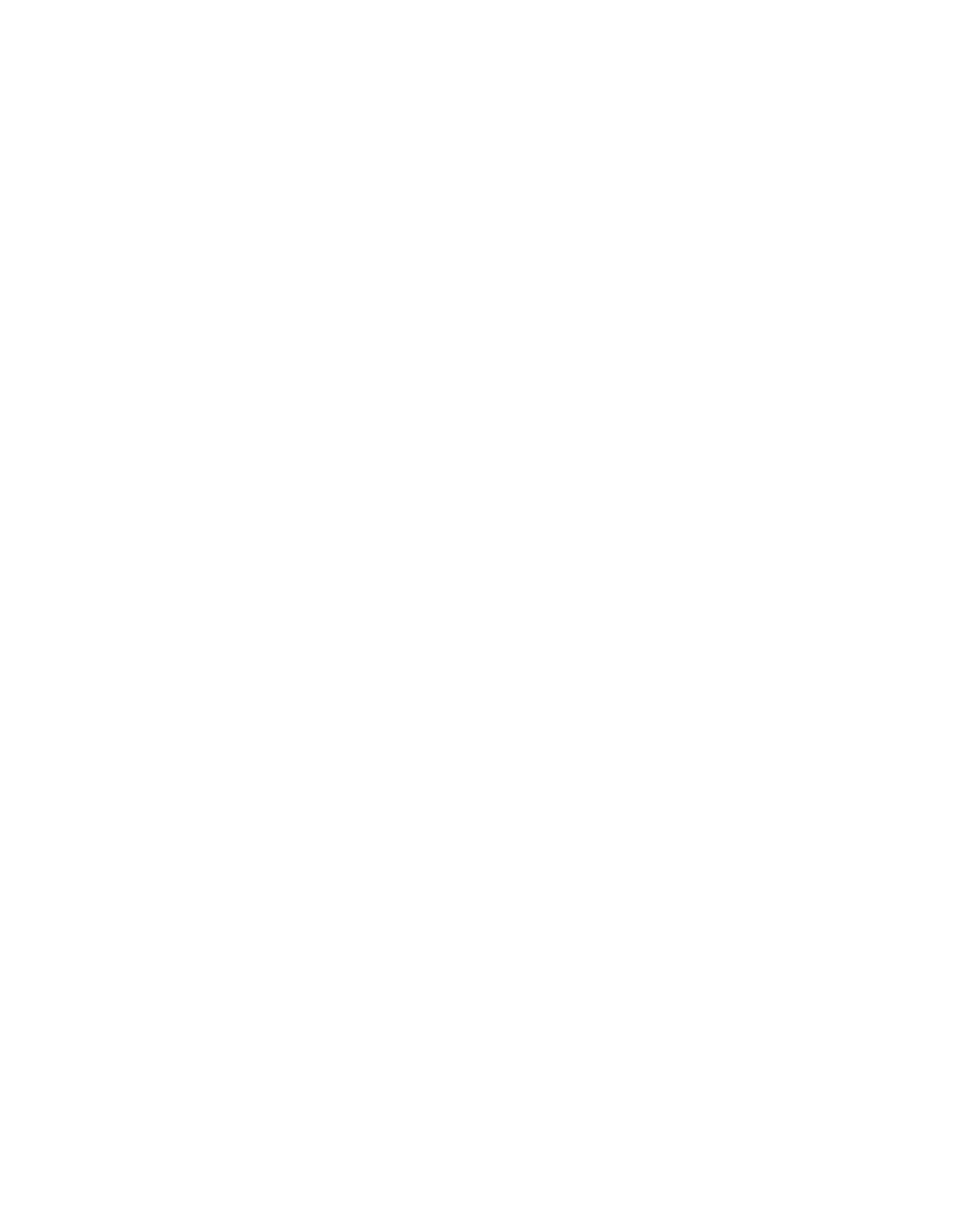

At 12:00 noon in January in the US, the sun position will be due south (azimuth 180°) and at an altitude of approximately 40° above the horizon.

At 10:00 a.m. in March in the US, the sun azimuth will be 130°, in the east, and the altitude angle will be approximately 48° above the horizon.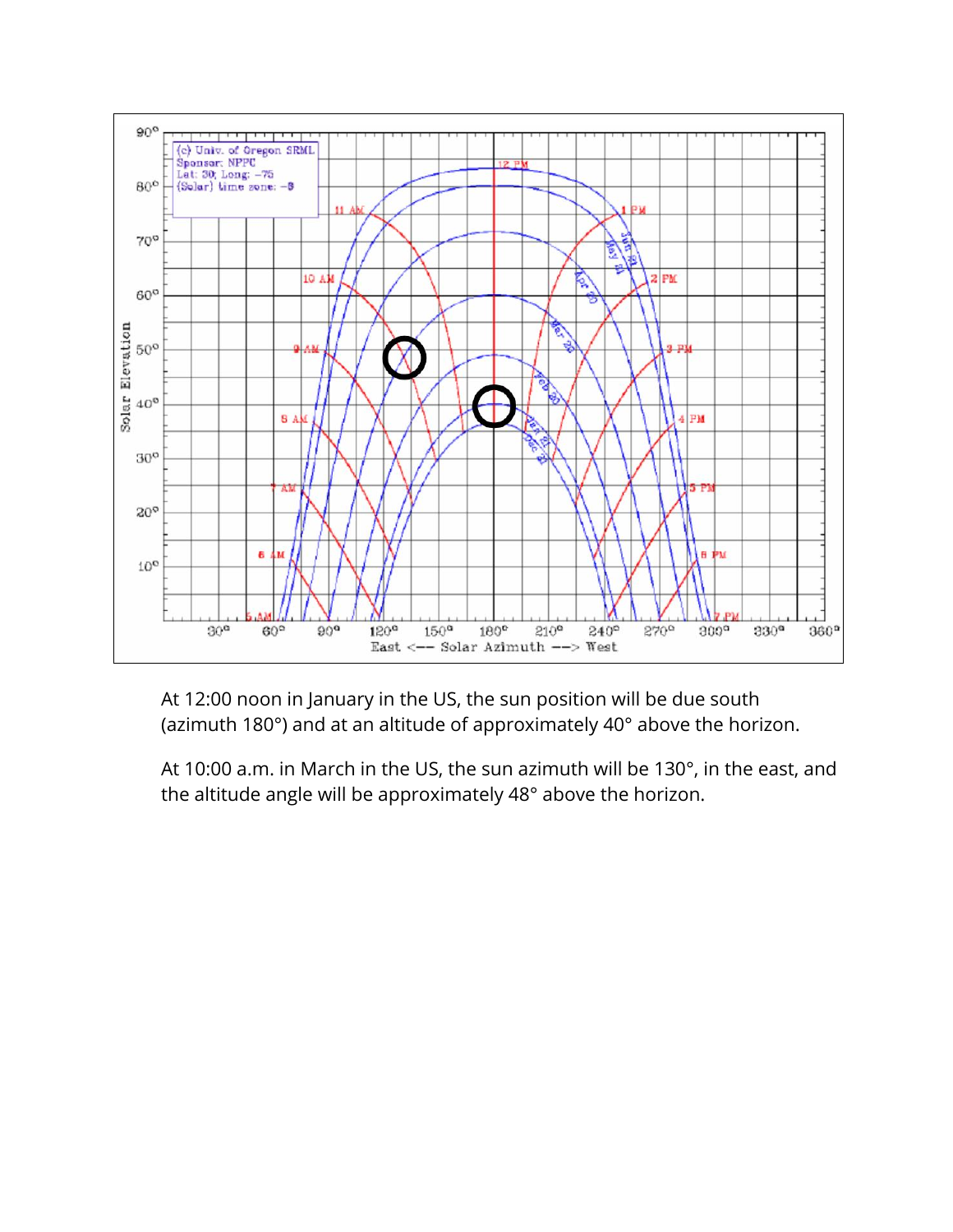| <b>AC System Output Factors</b> | <b>Derating Multiplier</b> |             |  |
|---------------------------------|----------------------------|-------------|--|
|                                 | Low                        | <b>High</b> |  |
| Manufacturer nameplate variance | 0.8                        | 1.05        |  |
| Module current mismatch         | 0.97                       | 0.995       |  |
| DC wiring                       | 0.97                       | 0.99        |  |
| AC wiring                       | 0.98                       | 0.993       |  |
| Dirt and dust on module         | 0.3                        | 0.995       |  |
| Inverter efficiency             | 0.88                       | 0.96        |  |
| Diodes and connections          | 0.99                       | 1.0         |  |
| System availability             | 0                          | 0.995       |  |
| Shading                         | 0.75                       | 1.0         |  |
| Aging                           | 0.7                        | 1.0         |  |

These factors are used by many of the performance estimation tools. Each of the factors has an effect on system performance, however, depending on the tool in use, all of these factors may not be available for the estimator to alter. Consult the user guide for the particular tool you are using if you have any questions about the applicability of these particular factors.

It is important to note that, except for shading and aging, all of these derate factors can be applied to nearly all sites. Shading is a site-specific derate factor, and should be applied after a detailed site analysis is performed. Aging is also a site-specific factor, and generally does not apply when estimating the performance of a new system. Another important sitespecific derate factor is system orientation (azimuth and tilt angle).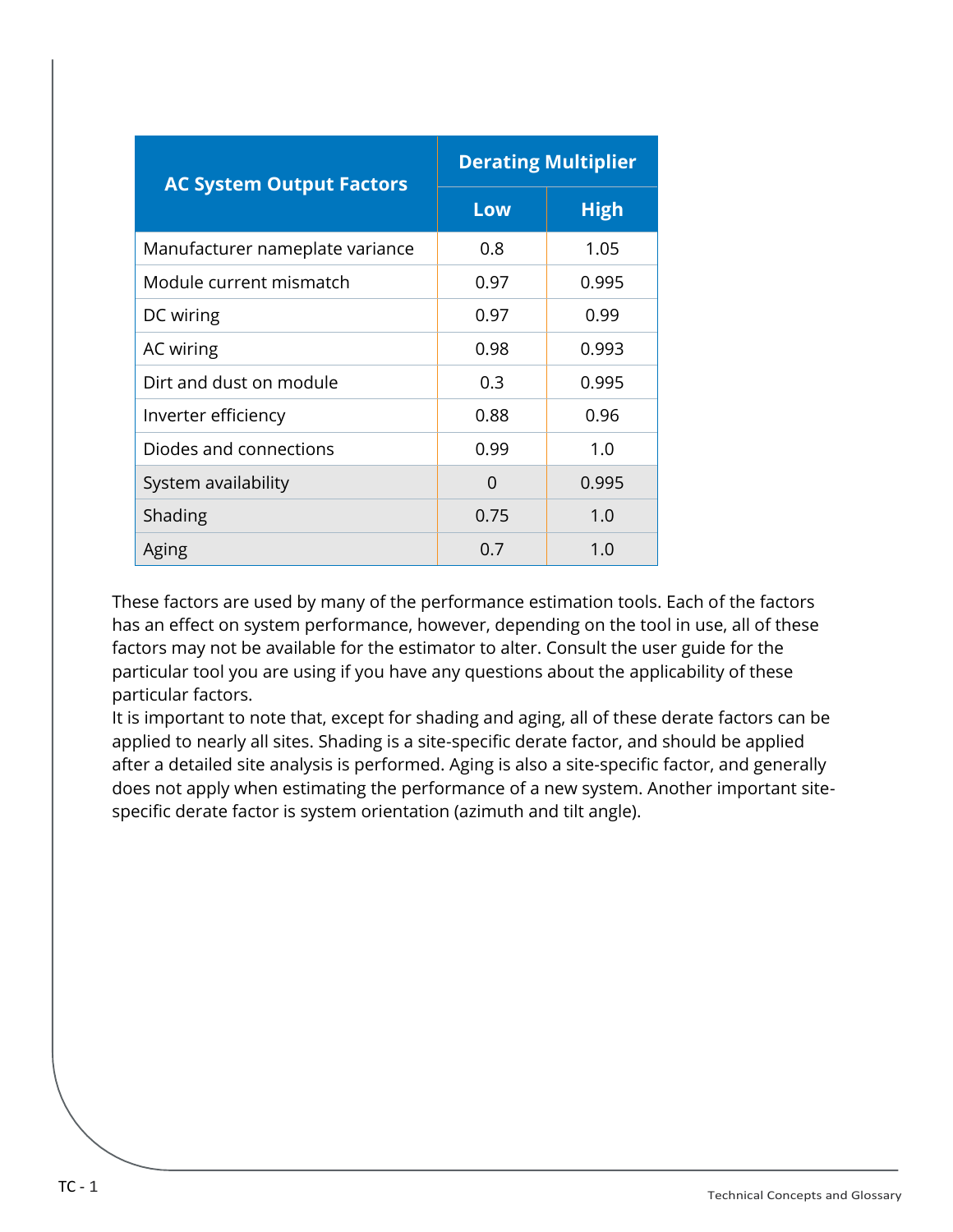The following table provides a definition for each of the factors:

| <b>Factor</b>                      | <b>Definition</b>                                                                                                                                                                                                                                                                                                                                                                                        |
|------------------------------------|----------------------------------------------------------------------------------------------------------------------------------------------------------------------------------------------------------------------------------------------------------------------------------------------------------------------------------------------------------------------------------------------------------|
| Manufacturer nameplate<br>variance | The variation that can occur with respect to the "nominal" or nameplate power<br>value of the module. While typical manufacturer allowance is $\pm$ 5%, most<br>SunPower modules average approximately + 1-2%.                                                                                                                                                                                           |
| Module current mismatch            | All modules do not produce the same current, even if their output power rating<br>is the same. Modules connected in series are limited to the current output of the<br>lowest-producing module. A variation of 1% is common for most modules.                                                                                                                                                            |
| DC wiring                          | Although power loss due to voltage drop and connections may be 1-3%,<br>SunPower recommends keeping this to no more than -1% in your designs.                                                                                                                                                                                                                                                            |
| AC wiring                          | Power losses similar to those in DC wiring occur in the AC wiring as well. For<br>residential systems this value tends to be very low (< 1%), but for commercial<br>systems it can vary greatly and should therefore be evaluated on a case-by-case<br>basis.                                                                                                                                            |
| Dirt and dust                      | Soiling on the module glass decreases the amount of sunlight getting through to<br>the solar cells. Seasonal rains will clean the modules to some extent, but residue<br>and dust can still build up, potentially causing a significant reduction in output.<br>The value of this reduction is heavily influenced by the local climate as well as by<br>system maintenance schedules.                    |
| Inverter efficiency                | This refers to the actual conversion efficiency from input DC power to output AC<br>power. (For reference, SunPower's grid-connected inverters operate at<br>approximately 94-96% efficiency at most voltage and power levels.)                                                                                                                                                                          |
| Diodes and connections             | This is a relatively small factor that can arise when, for example, blocking diodes<br>are used to prevent backflow from parallel strings. There is a small voltage drop<br>across the blocking diodes in such cases (but we ignore it for our purposes here).                                                                                                                                           |
| System availability                | This factor estimates the potential loss of energy due to the entire system being<br>offline, perhaps due to utility outages or to equipment failures during a given<br>year. A factor of 0.98 means that 98% of the time the system was available, and<br>2% of the time the system was offline.<br>$0.98 \times 365$ days = 358 days available<br>$0.02 \times 365$ days = 7 days offline<br>$\bullet$ |
| Shading                            | This is the estimate of energy loss due to horizon shading by nearby<br>obstructions or other objects, or the distant horizon.                                                                                                                                                                                                                                                                           |
| Aging                              | Loss of output power due to weathering of the modules. This is approximately<br>0.5-1% per year. (For a new system, there would be no adjustment for this.)                                                                                                                                                                                                                                              |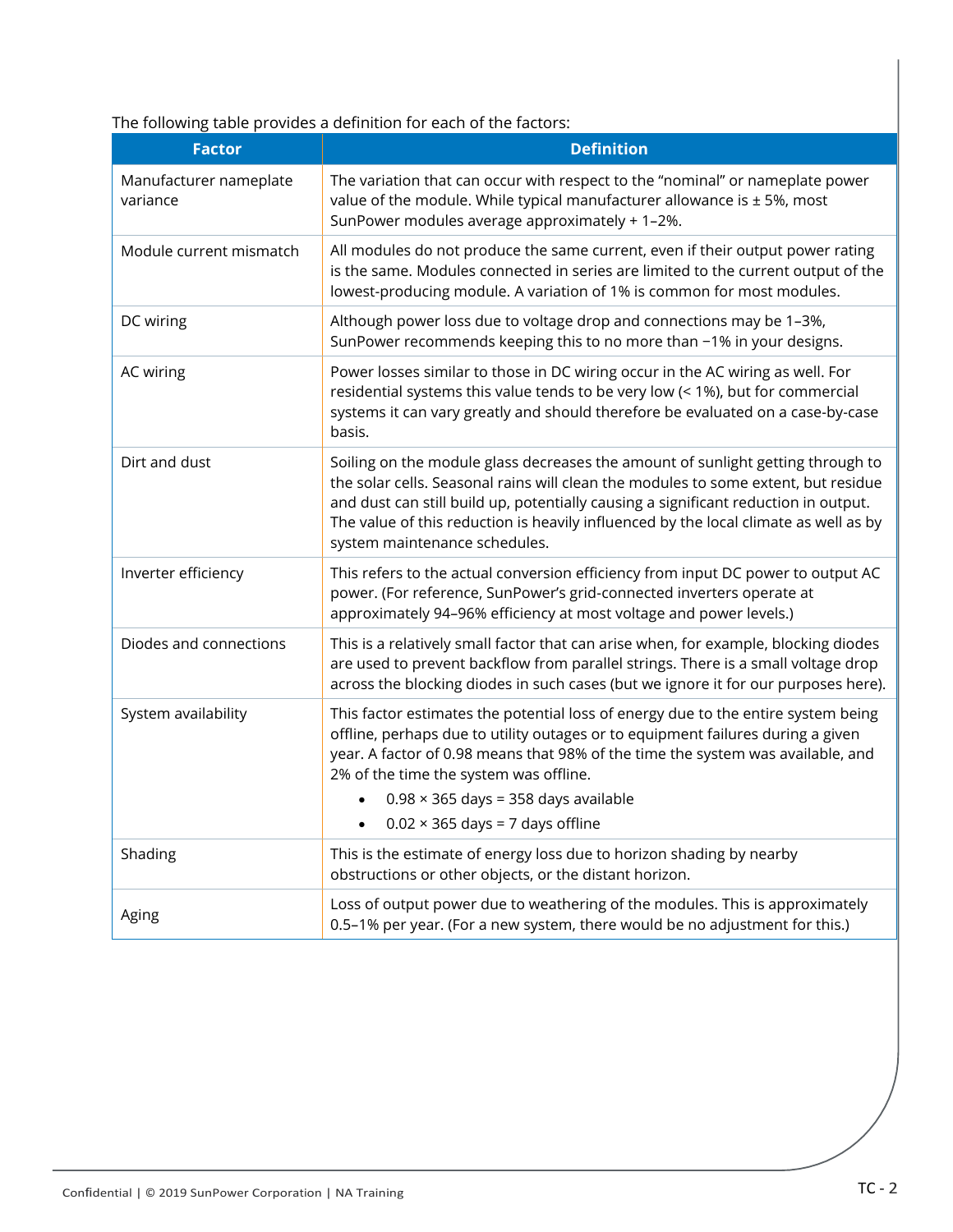## Key Design Equations

### Estimating Array Size and System Output

Use the following equations to determine the appropriate array size (PTC kilowatts) and calculate system annual energy output based on an array size (PTC kilowatts).

*Estimating Array Size (PTC) to Meet Energy Requirement w/ Peak Sun Hours*

Array PTC rating (kW) =  $\qquad$  daily energy requirement target (kWh) 0.835\*  $\times$  azimuth/tilt factor  $\times$  shading  $\times$  peak sun

**Hours** 

*Estimating System Annual Energy Output with Peak Sun Hours*

Average daily energy output (kWh) =

Array PTC power  $\times$  0.835\*  $\times$  azimuth/tilt factor  $\times$  shading  $\times$  peak sun hours

\*0.835 is a recommended general system derate factor.

#### Matching the Array and Inverter

Use the following equations to determine the appropriate inverter size for an array and to determine the minimum and maximum number of modules in series.

*Minimum Inverter Output Power Based on Total Number of Modules*

Minimum inverter  $=$  module STC power  $\times$  total number of modules output power and the state of the 1.15

OR

*Maximum Number of Modules in Total Based on Inverter Output Power*

Maximum total modules =

Inverter rated maximum continuous AC output power CEC weighted efficiency × module PTC power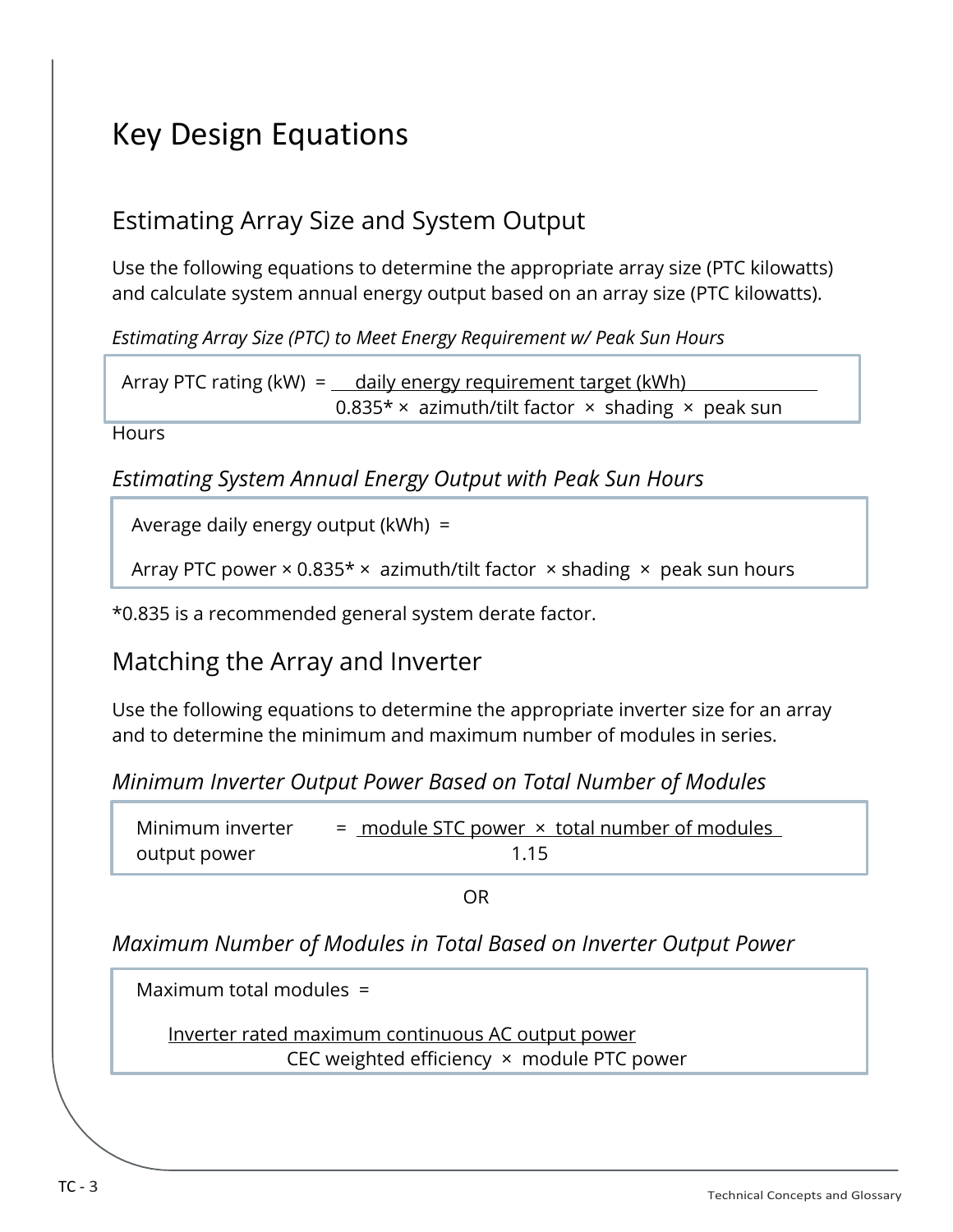#### *Calculating Maximum System Voltage*

Maximum system voltage =

[Module V<sub>OC@STC</sub> + ((cold design temperature - 25° C) × T<sub>coef V</sub>)] × # of modules in series

Note: Temperature Coefficient for Voltage (T<sub>coef V</sub>) factors in -V/° C. Always consult the specific module datasheet for the specific values.

*Maximum Number of Modules in Series*

Manufacturer's  $T_{\text{coeff}}$  method Maximum series modules = Inverter maximum DC input voltage Module V<sub>OC @STC</sub> + [(Cold Design Temperature − 25° C) × T<sub>coef V</sub>]

|                                   | OR |                                                                                             |
|-----------------------------------|----|---------------------------------------------------------------------------------------------|
| NEC 690.7 Table Method (Pre-2008) |    |                                                                                             |
| Maximum series modules            |    | <u>Inverter maximum DC input voltage</u><br>Module $V_{OC \, @STC}$ × NEC Correction Factor |

*Minimum Number of Modules in Series*

Minimum series modules  $=$ Inverter minimum MPPT DC input voltage Module V<sub>MP @STC</sub> + [(high avg. temp + 35 °C – 25 °C) × T<sub>coef</sub> V]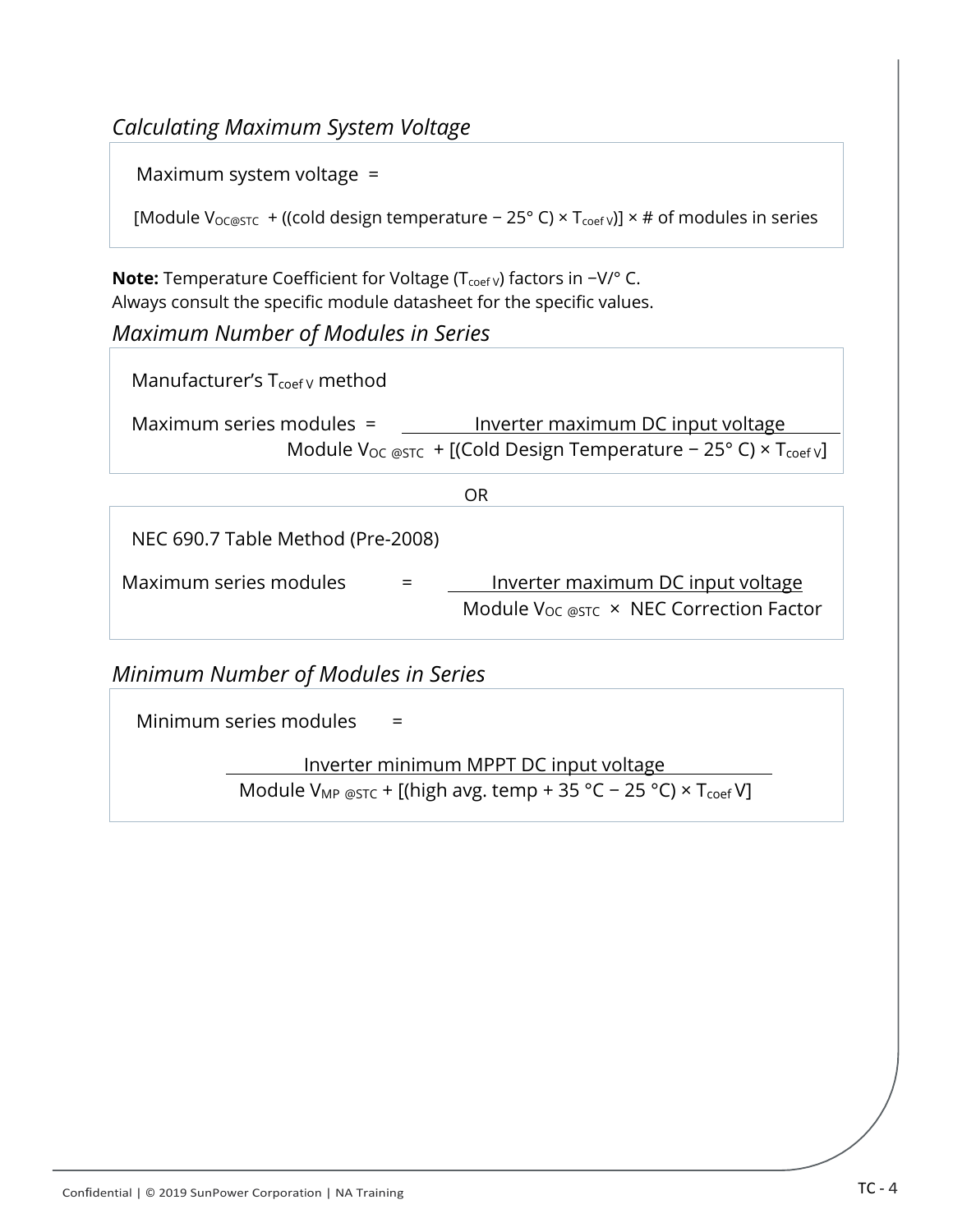## Determining Ampacity

Use the following equations to calculate both **Minimum Ampacity** and **Ampacity for Conditions of Use** for DC and AC circuits. To meet NEC requirements for safety, always select the **greater** of the two minimum ampacity values when selecting the conductor size [*Table 310.16]*.

#### DC Circuits (all PV circuits)

| Minimum Ampacity                                                        |    |                                                          |
|-------------------------------------------------------------------------|----|----------------------------------------------------------|
| Minimum ampacity                                                        | ≥  | $I_{SC@STC}$ × 1.25 × 1.25                               |
|                                                                         | OR |                                                          |
| Adjusted Ampacity for Conditions of Use                                 |    |                                                          |
| Adjusted ampacity (PV circuits) $\ge$                                   |    | $I_{SC}$ × 1.25<br>conduit-fill derate x<br>temp. derate |
|                                                                         |    | Table 310.15(B)(2)(a) Table 310.16                       |
| Greater of Minimum or Adjusted Ampacity Values                          |    |                                                          |
| Use the greater of the two ampacity values to select the conductor size |    |                                                          |

#### AC Circuits (inverter output circuits)

*Minimum Ampacity*

Minimum ampacity  $\geq$  rated maximum inverter output current  $\times$  1.25

OR

*Adjusted Ampacity for Conditions of Use*

Adjusted ampacity  $\geq$  rated maximum inverter output current conduit-fill derate × temp derate *Table 310.15(B)(2)(a*) *Table 310.16*

*Greater of Minimum or Adjusted Ampacity Values*

Use the greater of the two adjusted ampacity values to select the conductor size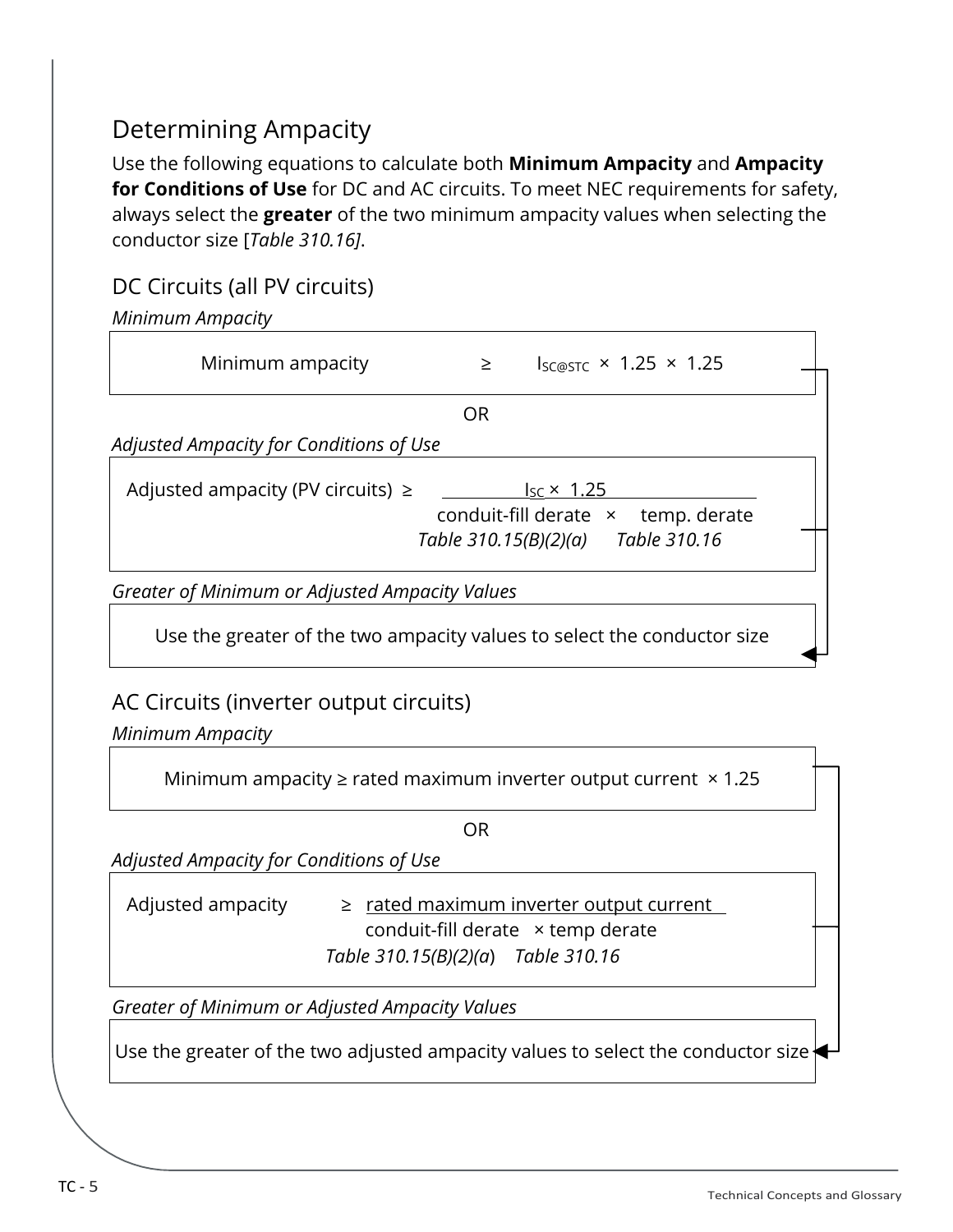## Sizing Conductors Based on Voltage Drop

Use the following equations to calculate conductor percent voltage drop; maximum conductor size given a specific percent voltage drop; or maximum distance given a specific percent voltage drop.

 $D =$  one-way distance (ft)

I = current (nominal actual value, no 125% factors, use  $I_{MP}$  for solar circuits)

R = resistance of conductor (ohms/1000 ft) [Chapter 9, Table 8]

 $V =$  voltage (typical, nominal, use  $V_{MP}$  for solar circuits)

| % drop |                           | $=$ 0.2 × D × I × R<br>V                                           |
|--------|---------------------------|--------------------------------------------------------------------|
|        |                           |                                                                    |
| R      | $\mathbf{r} = \mathbf{r}$ | $%$ drop $\times$ V<br>$D \times$   $\times$ 0.2                   |
|        |                           |                                                                    |
| D      | $\alpha = 1$              | $\frac{\% \text{ drop} \times V}{\%}$<br>$R \times$   $\times$ 0.2 |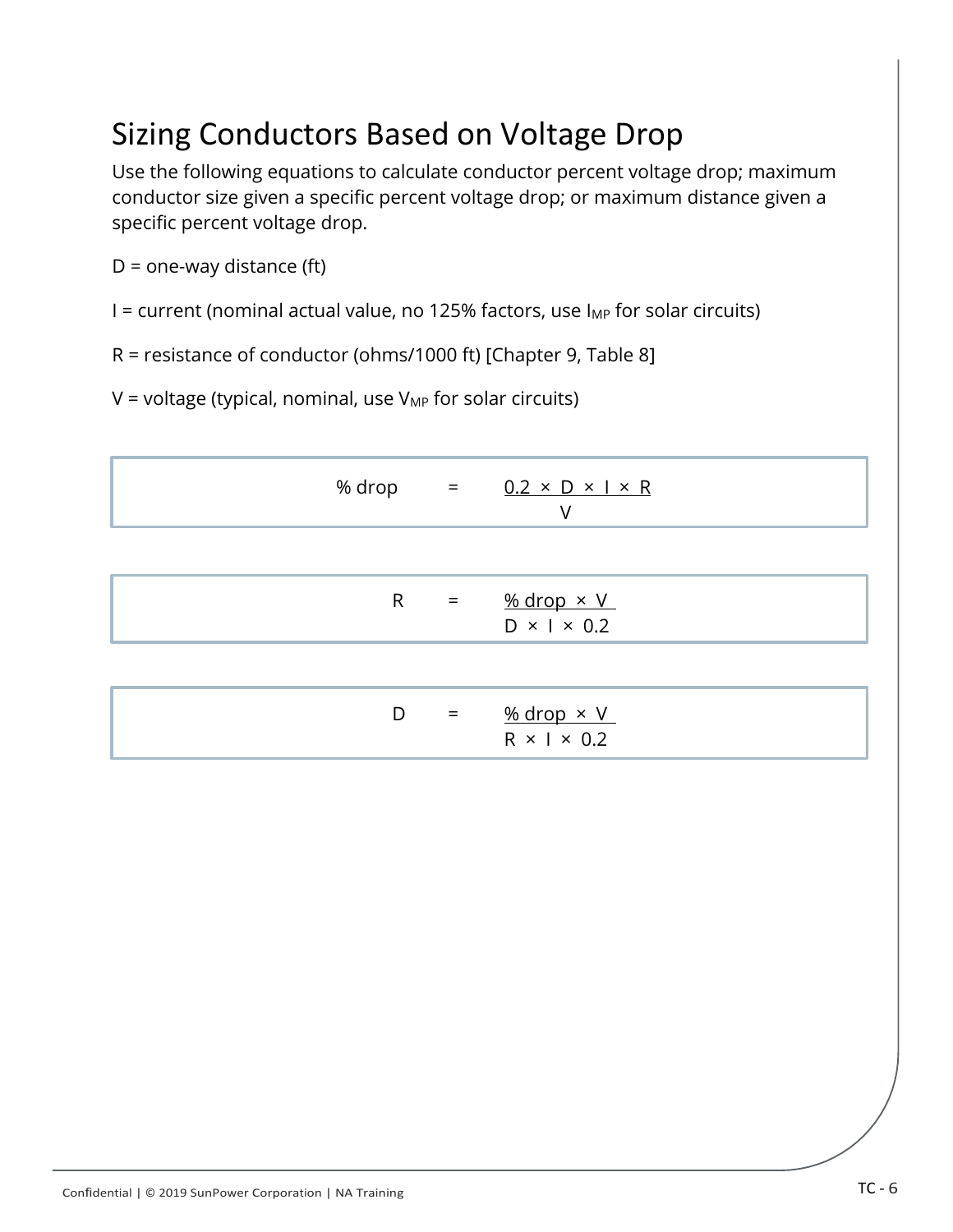## AC Module Overview

What is an AC Module?

- AC module is not a conventional "micro inverter"
	- o Listed to both UL1703 (Modules) and UL1741 (Inverters)
	- o Is defined separately from DC modules in the NEC [690.2]
	- o Is exempt from all unique requirements for PV DC circuits [690.6(A)]
	- o Inherently compliant with rapid shutdown (RSD) requirements in [690.12]
- Additional Value
	- o Factory-attached MI and "AC module" listing enable much faster installation
	- o Module level MPPT and monitoring
	- o No string sizing and simplified inventory

#### **Wiring and Overcurrent Protection**

- o AC output cables connect modules in parallel at 240 VAC
- o Not strings of modules but *branch circuits*
- o Maximum 12 modules on one branch circuit connected to a 20A two pole breaker (for 240 VAC)
- o Max of 85 modules per PV Supervisor 6

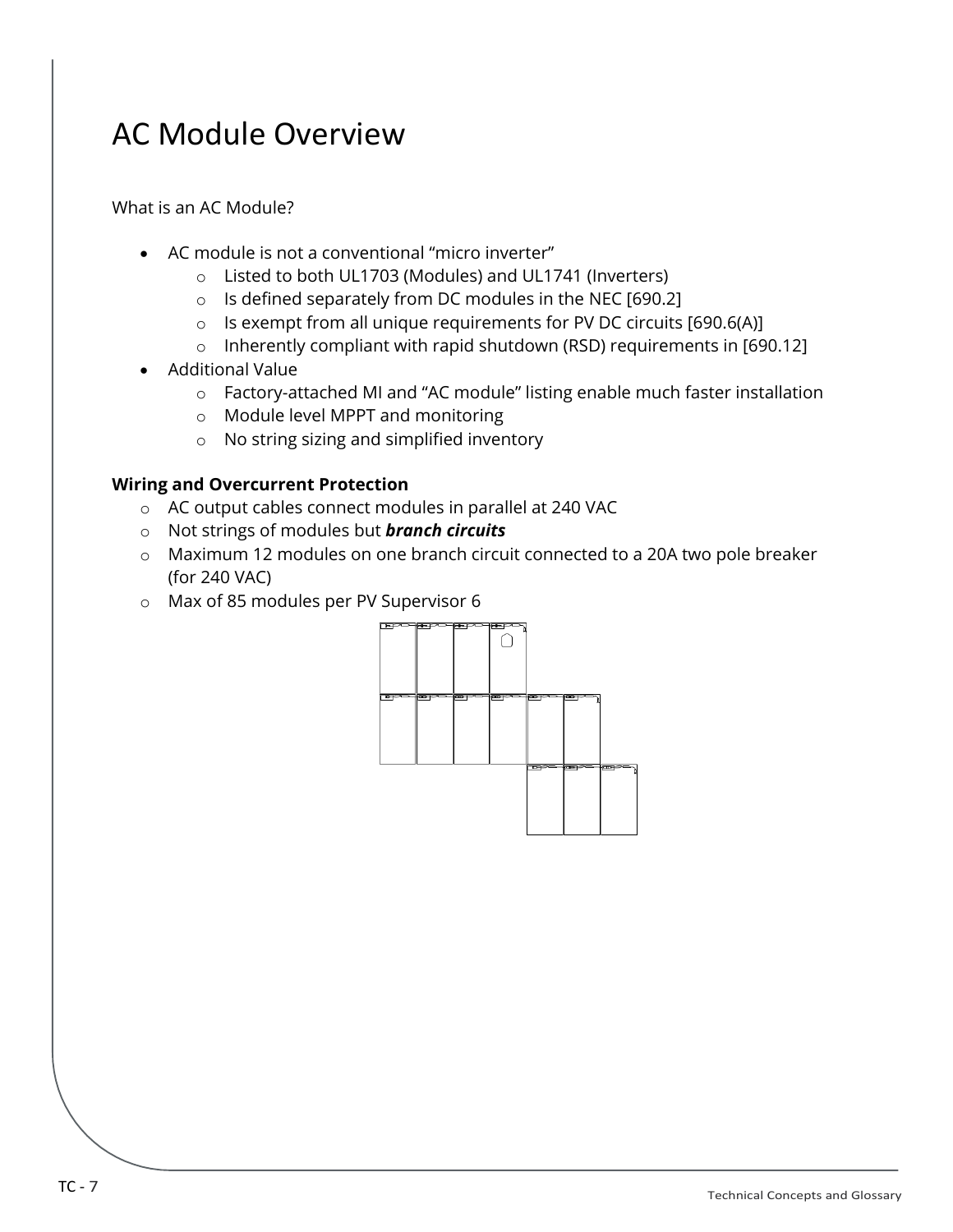|     | Service Voltage   Max Modules/Circuit | DC Watts/circuit (with 327-AC) |
|-----|---------------------------------------|--------------------------------|
| 240 |                                       | 3,924 Watts                    |

#### **Design Basics**

- o Single Phase only
- o L1-L2-G
	- **No neutral** in the AC module circuit
	- No raceway requirement: Non-Metallic Sheathed (NMSC) cable may be used.
	- If 10-2 NMSC is used: mark the white wire with red phase tape
- o Use best discretion based on the AHJ
- o PV Supervisor 6 must be wired 120/240 Vac
	- **G-L1-N-L2**

#### **Key Design Messages for AC Modules**

- o AC module circuits are exempt from the requirements that apply to DC circuits.
- o AC modules are Rapid Shut Down compliant.
- o When used with InvisiMount, equipment grounding is achieved with a lay-in ground lug assembly and row-to-row grounding clips.
- o **The location of the J-box MUST be determined in the initial system layout to ensure proper cable selection.**
- o New mandatory trunk cable is suitable for both portrait or landscape designs.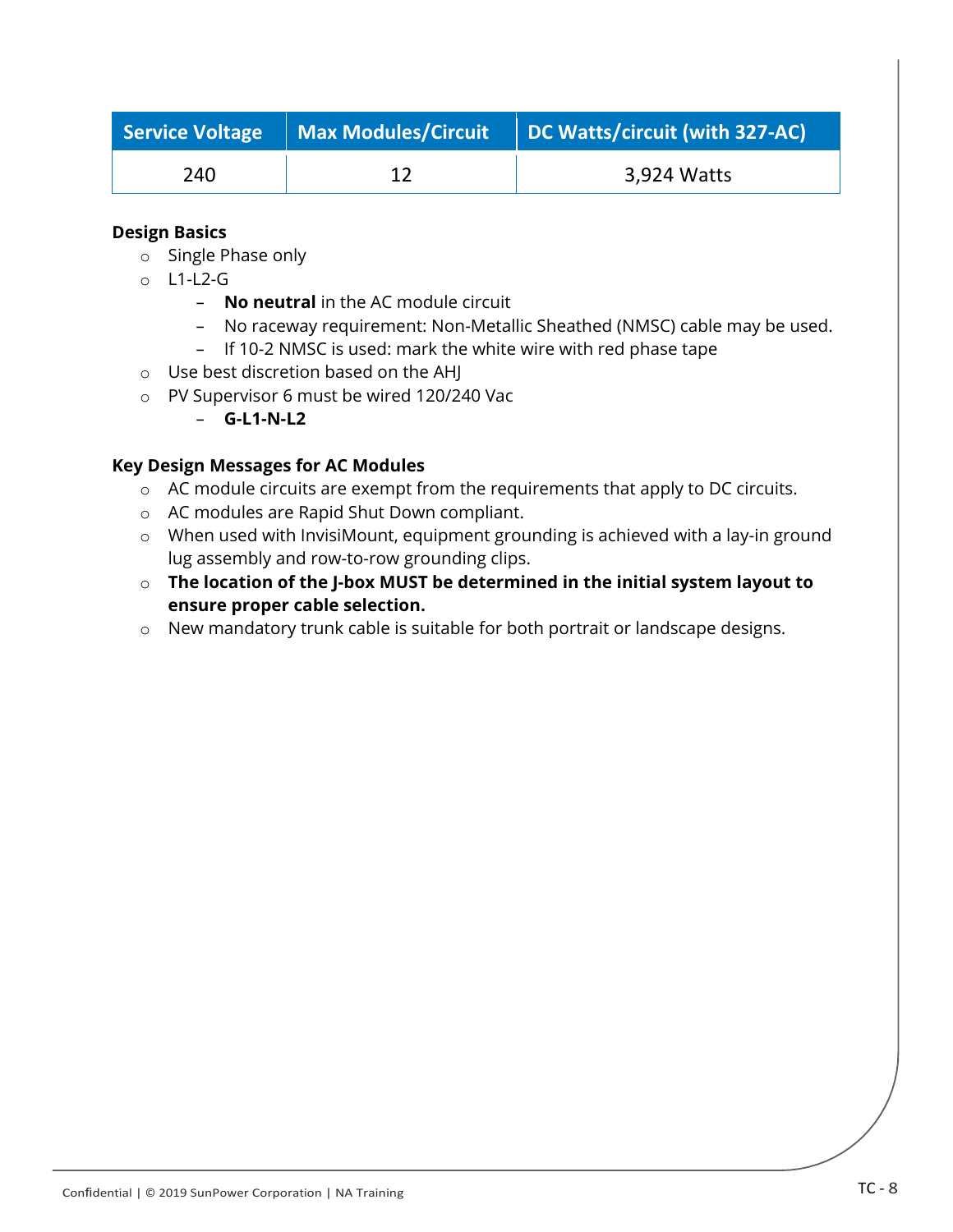## Design Process Checklist

#### *Customer Inquiry*

- □ Assess potential customer's needs and interest
- □ Assess potential customer's site remotely with a satellite program

#### *Site Assessment*

Gather all relevant information. (There is no such thing as too much information!)

- □ Current electrical demand
- □ Exact roof dimensions (including parapet heights)
- □ Roofing material and condition
- □ Structure
- □ Tilt and azimuth
- □ Shading potentials
- □ Existing electrical infrastructure for point of connection
- □ Complete comprehensive site assessment checklist

#### *System Sizing*

- □ Analyze current electrical usage through utility bills
- □ Compare usage to usable roof area
- □ Choose modules
- □ Size system using PV sizing program (PVWatts™ or equivalent)
- □ Choose inverters to match array DC size
- $\Box$  Determine the string configuration that will match array and inverters
- □ Access the SunPower Dealer Portal and use the string calculator tool
- □ Input average daily high and record low temperatures
- □ Adjust system size or inverter size to accommodate possible string configurations if needed
- $\Box$  Confirm that arrays composed of the final string configurations will fit on the structure while still avoiding potential shading

#### *Mechanical Design*

- □ Choose a module racking system
- □ Determine basic wind speed and exposure for the area
- □ Design racking system to comply with local restrictions as well as manufacturer's restrictions
- □ Determine spacing of standoffs and lag length
- □ Determine how racking will interface with roofing material: flashings, custom flashings, possible roofer assistance
- □ Create structural layout drawings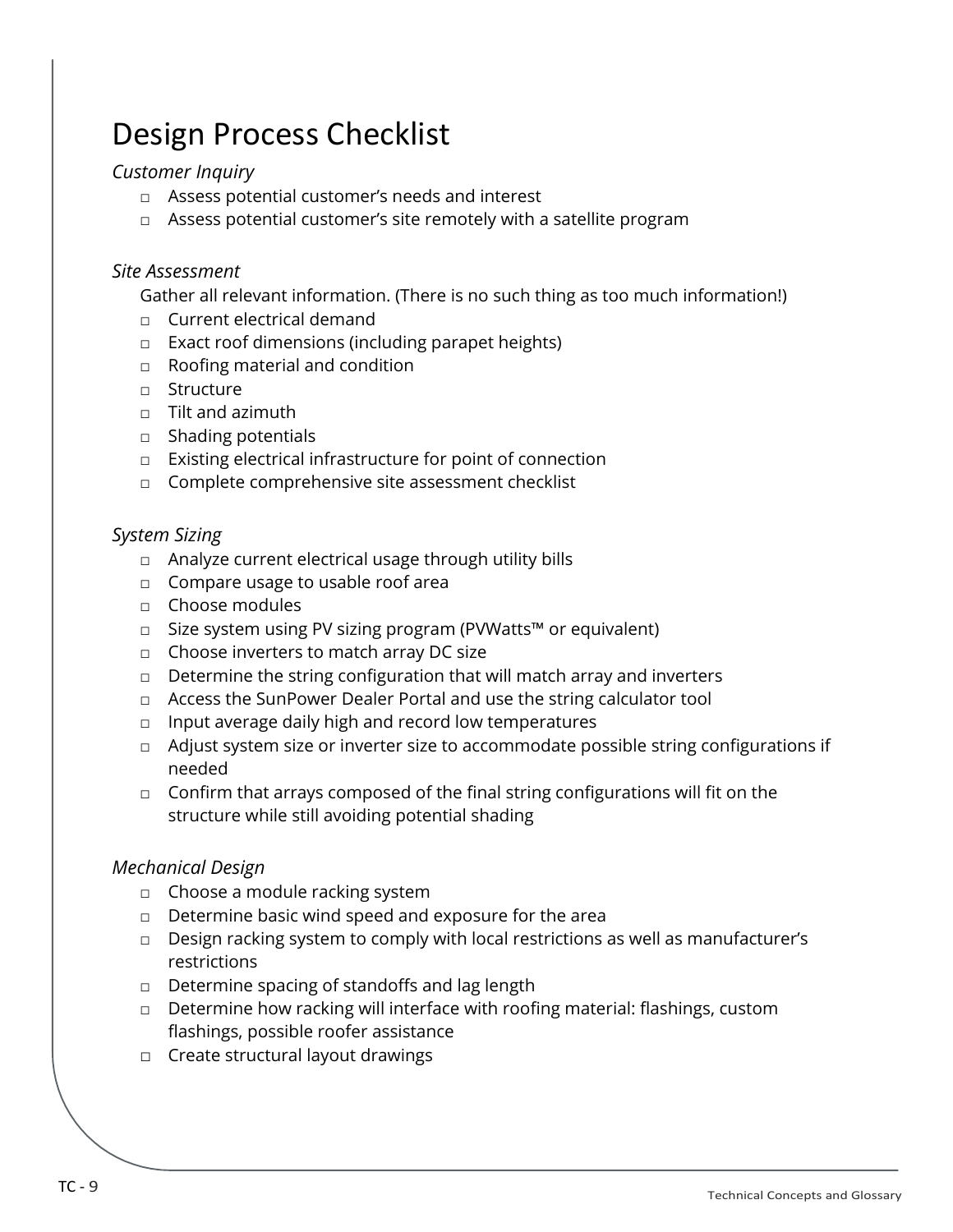#### *Electrical Design*

- □ Evaluate and design point of connection
- □ Determine equipment layout
- $\Box$  Determine conduit routing and sizing (ampacity and voltage drop)
- □ Develop detailed single-line and three-line electrical drawings
- □ Generate values for all required labels

#### *Bill of Materials Aggregation*

 $\Box$  Compile bill of materials which reflects all of the design decisions

#### *Permitting*

- □ Create permit package, contents determined by jurisdiction, typically to include:
	- o Layout drawings
	- o Equipment datasheets
	- o Single-line electrical drawing

#### *Post-construction Feedback*

- □ Verify the record drawing report from the field (and record it as well)
- □ Assess whether the design process resulted in the desired product
- □ Assess whether the construction crew had everything they needed for an optimal completed project
- □ Create revisions to the process where needed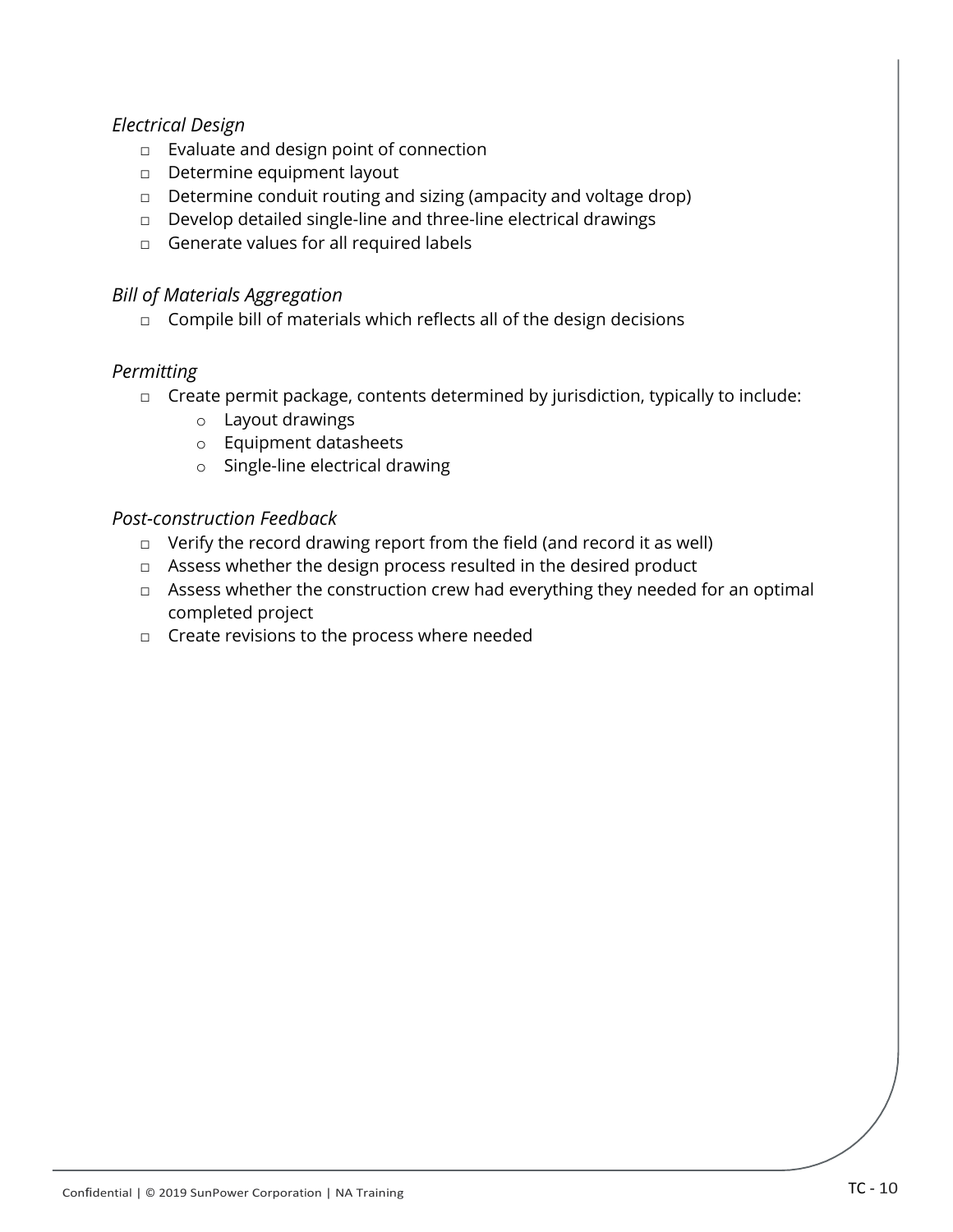Create a rough site map which includes the proposed placement of all modules, conduit, BOS, switch gear, obstacles, and important references. Include accurate measurements so that the sketch can serve as the basis for a scaled computer drawing. Always include the south direction.

| <b>Roof Pitch</b> | <b>Equivalent Tilt Angle</b> |
|-------------------|------------------------------|
| Flat              | $0^{\circ}$                  |
| 1:12              | $5^{\circ}$                  |
| 2:12              | $10^{\circ}$                 |
| 3:12              | $14^{\circ}$                 |
| 4:12              | 19°                          |
| 5:12              | $23^\circ$                   |
| 6:12              | $27^\circ$                   |
| 7:12              | $30^{\circ}$                 |
| 8:12              | $34^\circ$                   |
| 9:12              | $37^\circ$                   |
| 10:12             | $40^{\circ}$                 |
| 11:12             | $43^\circ$                   |
| 12:12             | $45^{\circ}$                 |

## Roof Pitch Conversion Table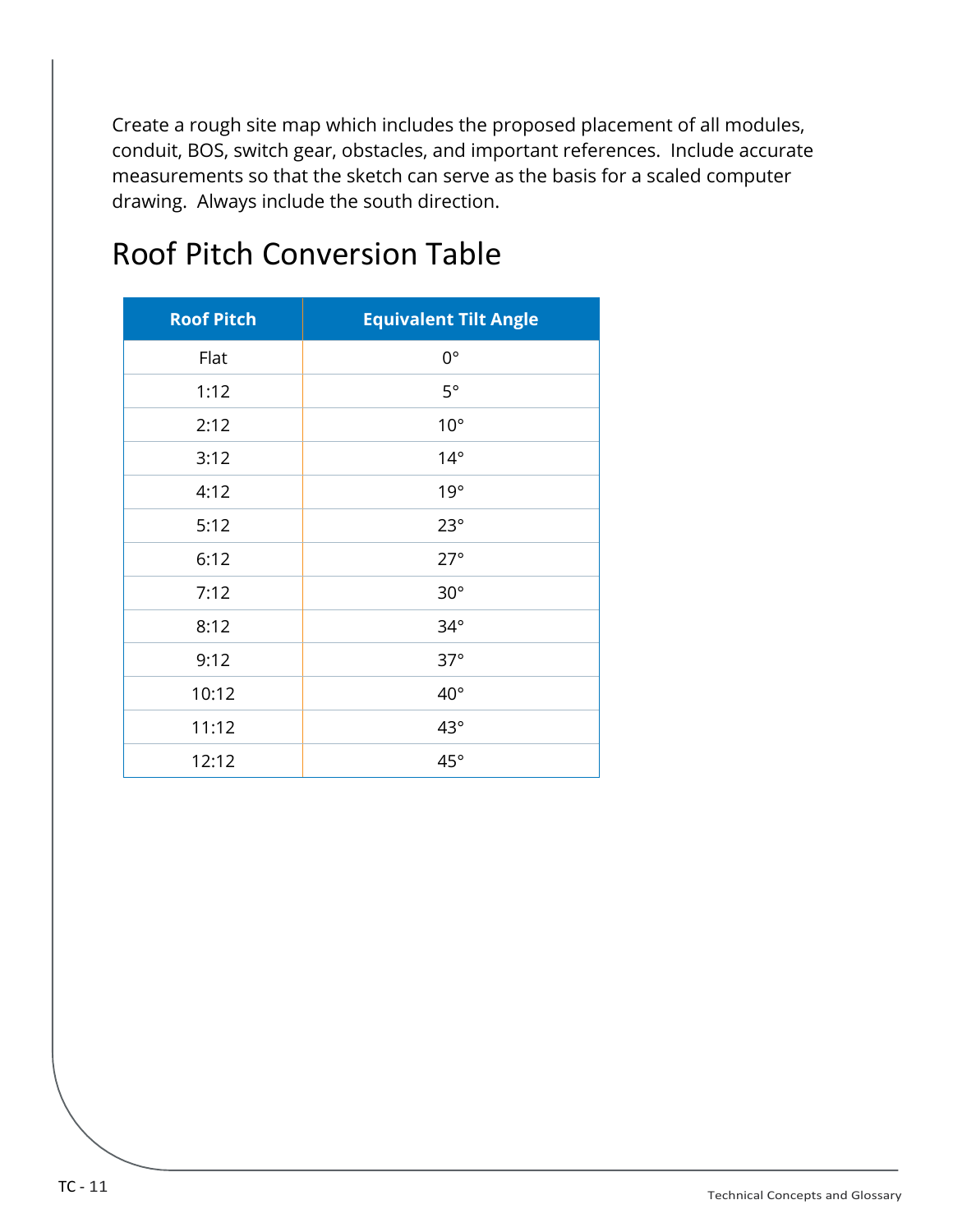## **Rooftop Layout Module Dimensions**

#### **72-Cell SunPower Modules**

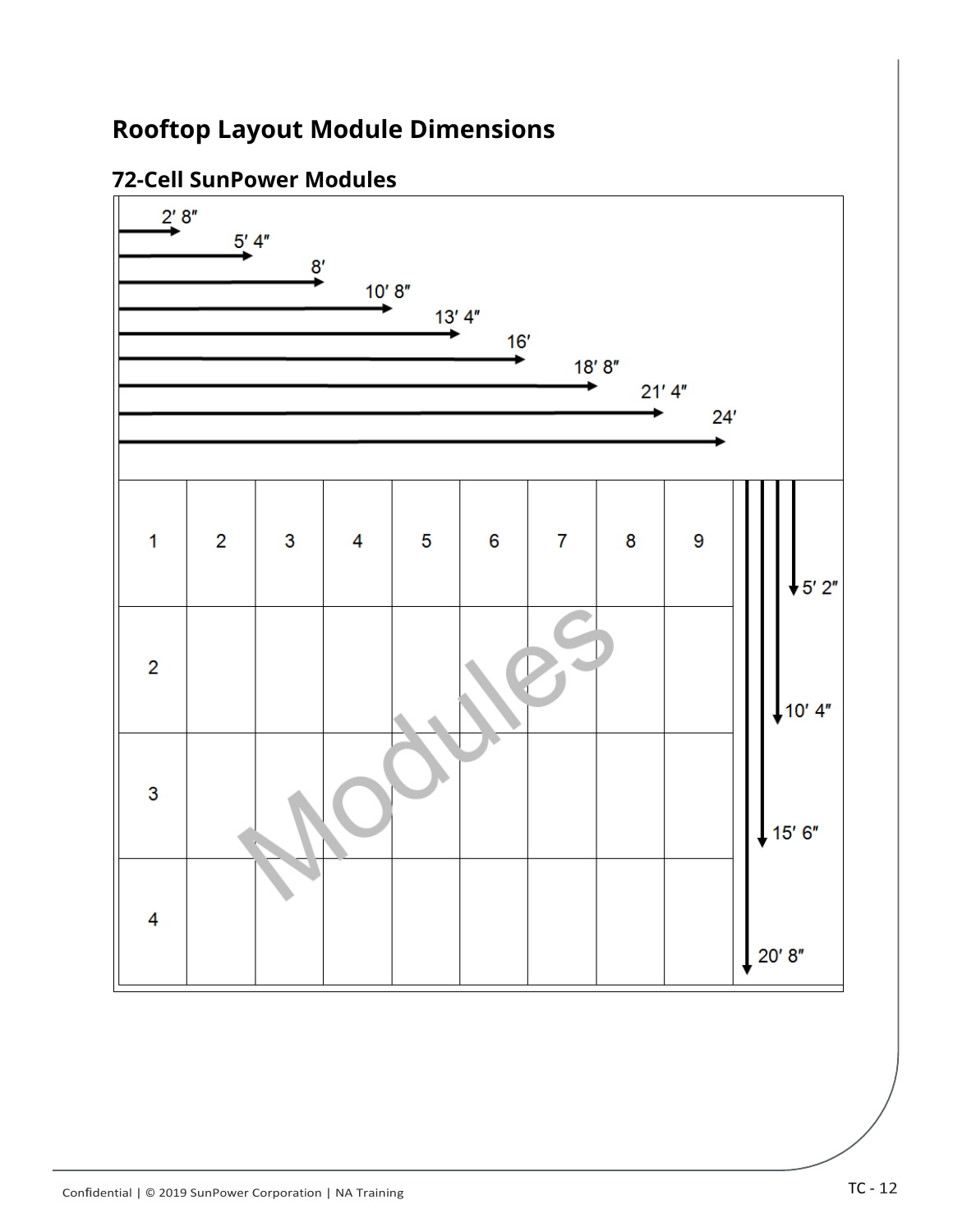### **96-Cell SunPower Modules**

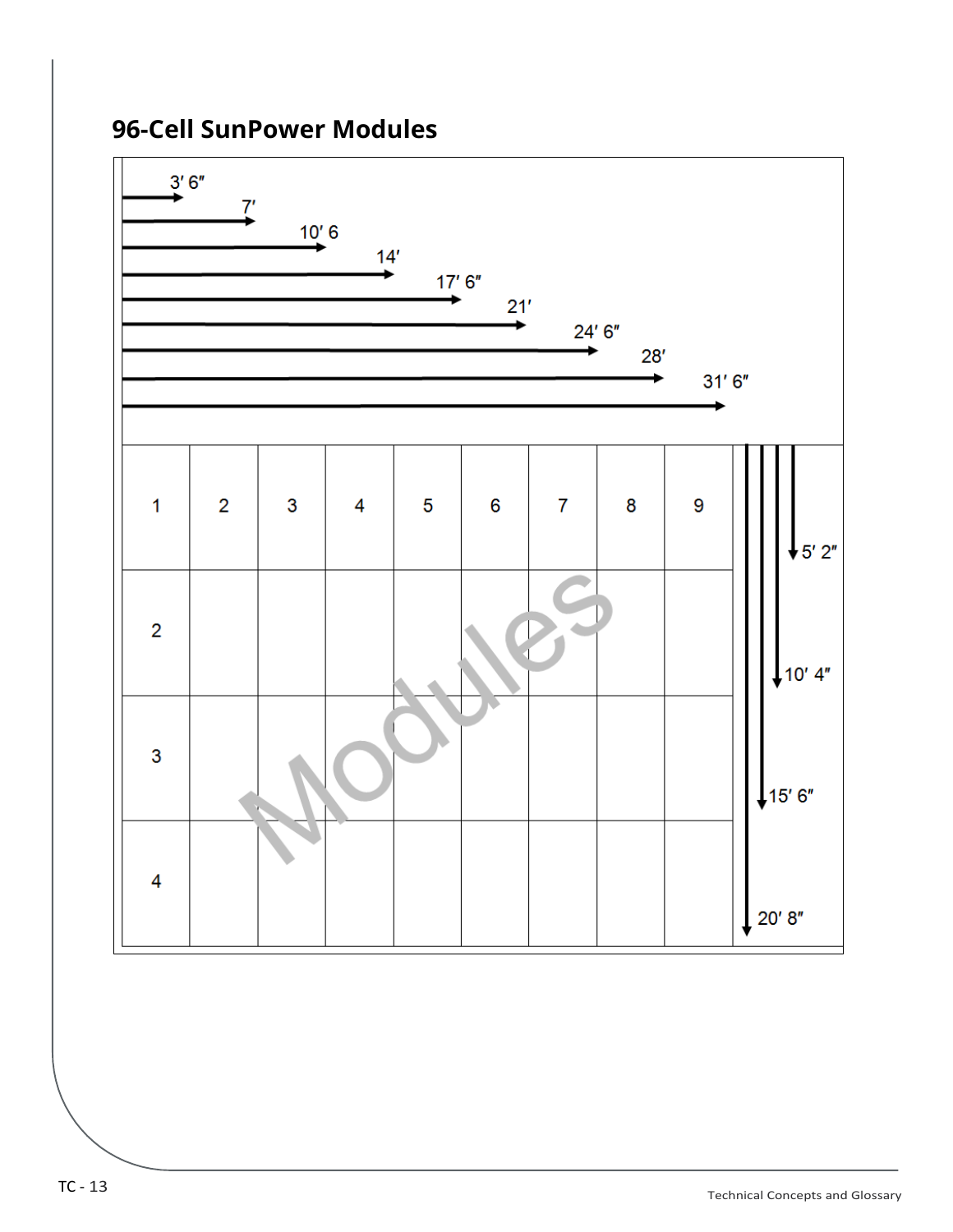## System Performance Benchmarking

#### *ONLY PERFORM THIS TEST ON PV SYSTEMS THAT HAVE ALREADY BEEN INSPECTED FOR SAFETY AND PROPERLY COMMISSIONED.*

*Tools and Materials: Irradiance meter, IR temperature meter, inverter display, digital multimeter (600 Vdc), digital clamp-on DC current meter, PPE.* 

#### *STEP 1. Calculate array characteristics at STC (based on actual system):*

| Module type:           |   | Voltage temp coef $(T_{\text{coef}})$ : | $-V/°$ C              |  |
|------------------------|---|-----------------------------------------|-----------------------|--|
|                        | x |                                         |                       |  |
| Module V <sub>MP</sub> |   | # of series strings                     | Array V <sub>MP</sub> |  |
|                        | х |                                         |                       |  |
| Module I <sub>MP</sub> |   | # of parallel strings                   | Array I <sub>MP</sub> |  |
|                        | х |                                         |                       |  |
| Array V <sub>MP</sub>  |   | Array I <sub>MP</sub>                   | Array power           |  |

(STC Conditions: Irradiance = 1000 W/m<sup>2</sup>; Cell Temperature (Tc) = 25 $\degree$  C, Air Mass 1.5)

*STEP 2. Measurements taken on operating system (collected at one point in time):* 

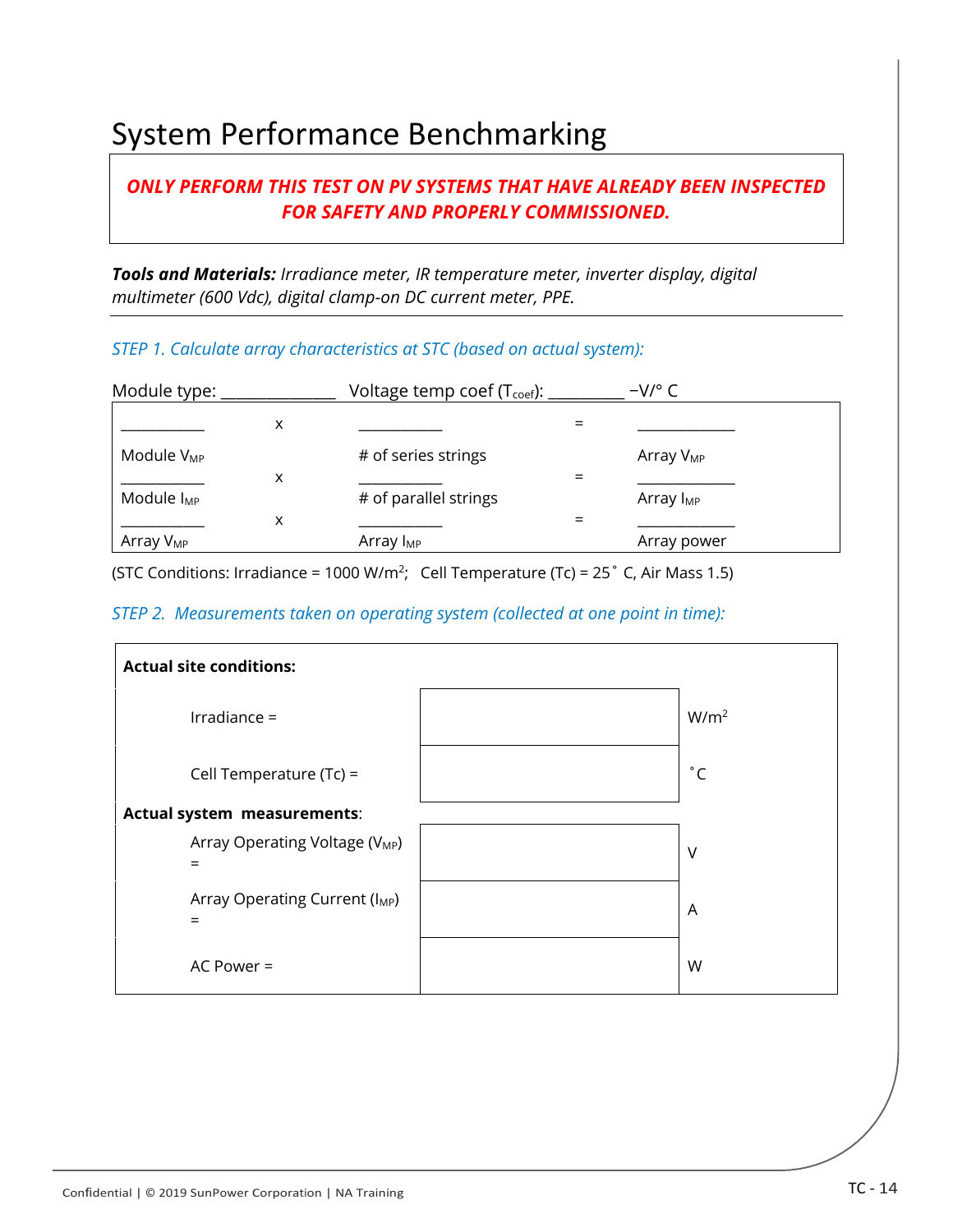*STEP 3. Calculations (based on data collected above):*

*A. Calculate array voltage (at max power point):*

**1) Actual value:** (from inverter LCD or multimeter) =  $\sqrt{V}$  $\epsilon$  and  $\epsilon$  array V $_{\textsf{MP}}$ **2) Theoretical value:** \_\_\_\_\_ × \_\_\_\_\_\_\_\_\_\_\_\_\_\_\_\_\_\_\_\_\_ = \_\_\_\_\_\_\_\_\_\_\_\_ V # series × [module  $V_{MP}$  – ( $V_{Toef}$  × (Tc – 25)] = theory array  $V_{MP}$ *B. Calculate array current (at max power point):* **1) Actual value:** (from inverter LCD or multimeter) = \_\_\_\_\_\_\_\_\_\_\_\_ A Actual array  $I_{MP}$ **2) Theoretical value:** \_\_\_\_  $\times$  \_\_\_\_  $\times$  \_\_\_\_ = \_\_\_\_\_\_ A module  $I_{MP}$  × # of parallel strings × irradiance/1000 = theory array  $I_{MP}$ *C. Calculate array DC power (at max power point):* **1)** Actual value:  $\begin{array}{ccc} \times & \times & \end{array}$  =  $\begin{array}{ccc} \vee & \vee & \end{array}$ actual  $V_{MP}$  (A:1) × actual  $I_{MP}$  (B:1) = actual array DC power **2) Theoretical value:** \_\_\_\_\_\_\_\_\_ × \_\_\_\_\_\_\_\_\_\_ = \_\_\_\_\_\_\_\_\_\_ W theory  $V_{MP}$  (A:2)  $\times$  theory  $I_{MP}$  (B:2) = theory array DC power **3) Actual vs. theoretical performance:**  $\frac{1}{2}$   $\frac{1}{2}$   $\frac{1}{2}$   $\frac{1}{2}$   $\frac{1}{2}$   $\frac{1}{2}$ actual WDC (C:1)  $\div$  theory WDC (C:2) = performance ratio *Record actual inverter CEC weighted efficiency: \_\_\_\_\_\_\_\_\_\_\_ % (from manufacturer's inverter datasheet).*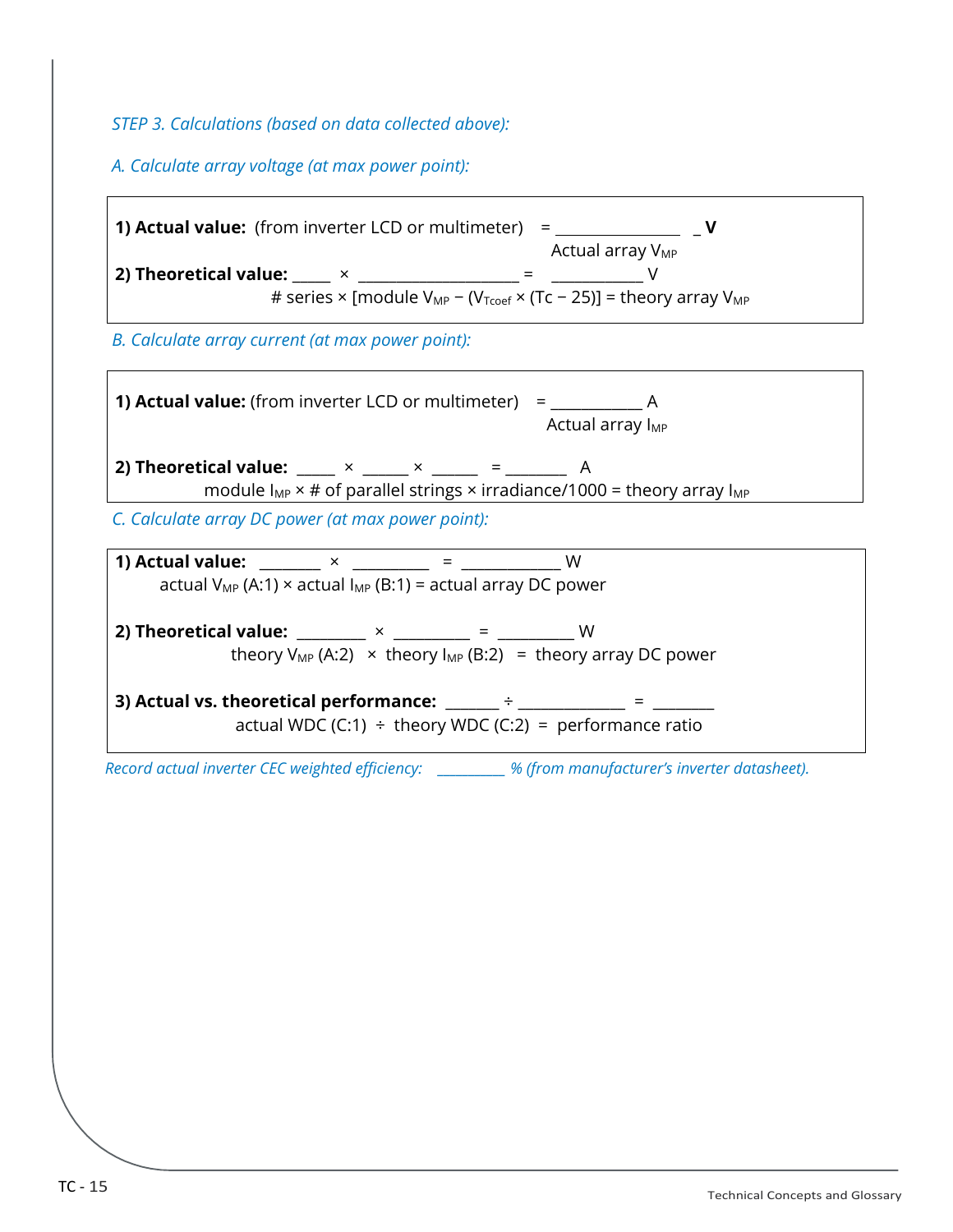#### D. *Calculate inverter dc-to-AC conversion efficiency:*



#### *STEP 4. Conclusions (based on calculations above):*

- 1. Under Array Voltage (at maximum power point):
	- a. How similar are these two values? Divide the actual value by the theory value to obtain a ratio.
	- b. Which measured value significantly affects this calculation?
	- c. How confident are you in your measurement techniques, tool accuracy, and math?
- 2. Under Array Current (at maximum power point):
	- a. How similar are these two values? Divide the actual value by the theory value to obtain a ratio.
	- b. Which measured value significantly affects this calculation?
	- c. Are you confident in your measurement techniques, tool accuracy, and math?
- 3. Under Array DC Power (at maximum power point):
	- a. How similar are these two values? Consider other derate factors that might affect performance, such as shading; dirt and dust; resistance in wiring, breakers, and switches; the module nameplate DC rating variable; module mismatch, and module age.
- 4. Under Inverter dc-to-AC Conversion Efficiency:
	- a. How similar was the Actual Efficiency to the CEC value? Divide the actual value by the CEC value to obtain a ratio.
	- b. Which factors might affect actual inverter efficiencies? Evaluate inverter power vs. efficiency curves, for example.
	- c. Are you confident in your measurement techniques, tool accuracy, and math?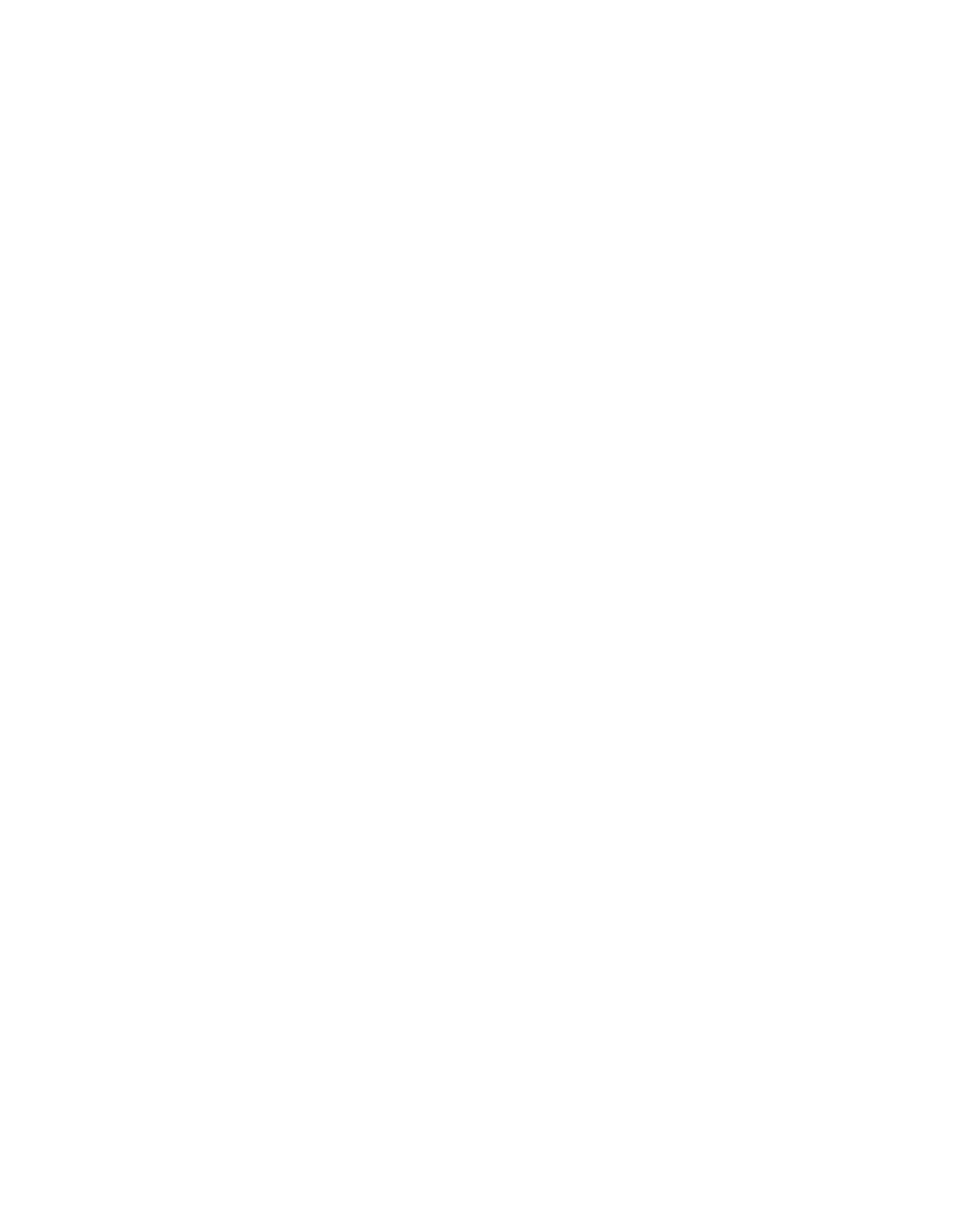#### **Minimum solar breaker is sized to inverter output:**

*Inverter Maximum Output Current* multiplied by *Continuous Duty Factor* equals minimum breaker size (rounded up to next available trade size)

> Example: 6 SunPower AC Modules Maximum Current = 1.33 A x 12 = 15.96 A 15.96 A x 1.25 = 19.95 A Minimum Solar Breaker 20 A Selected Breaker  $\rightarrow$  12 AWG

> > 20 A Breaker = 12 AWG minimum 25 A Breaker = 10 AWG minimum 30 A Breaker = 10 AWG minimum 35 A Breaker = 8 AWG minimum 40 A Breaker = 8 AWG minimum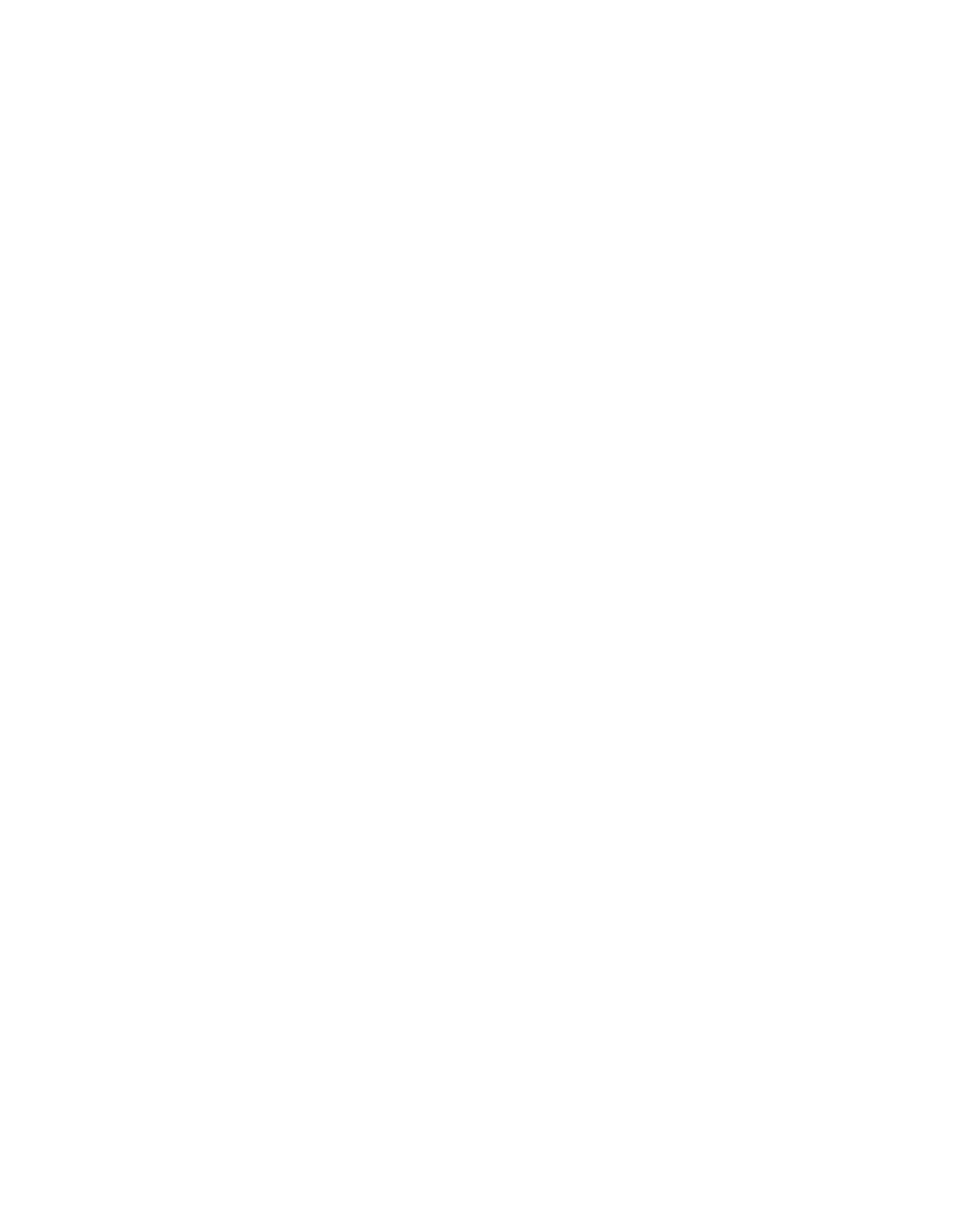## Glossary

| Term                                   | <b>Definition</b>                                                                                                                                                                                                                                                                                                       |
|----------------------------------------|-------------------------------------------------------------------------------------------------------------------------------------------------------------------------------------------------------------------------------------------------------------------------------------------------------------------------|
| Air mass (AM)                          | A measurement of atmospheric thickness that describes the<br>length of the path that solar radiation travels to reach the<br>surface of the earth. At Standard Test Conditions (STC) air<br>mass is set to 1.5 g, corresponding to an average thickness of<br>atmosphere for a day. The g stands for global irradiance. |
| accessible, readily                    | See Readily accessible                                                                                                                                                                                                                                                                                                  |
| Albedo radiation                       | Radiation that is reflected—bounced from the ground or<br>nearby objects.                                                                                                                                                                                                                                               |
| Alternating current (ac)               | Electric current that changes direction periodically. Utilities<br>typically supply AC electricity to a home or business.                                                                                                                                                                                               |
| Ambient temperature                    | The air temperature surrounding a person, place, or thing.<br>Distinct from cell temperature which is the actual temperature<br>inside a solar module's cells.                                                                                                                                                          |
| Ampacity                               | From NEC Article 100: The current, in amperes, that a conductor<br>can carry continuously under the conditions of use without<br>exceeding its temperature rating.                                                                                                                                                      |
| Ampere (A)                             | Unit of measure for electric current; it is the rate of flow of<br>electrons in a conductor.                                                                                                                                                                                                                            |
| Angle of incidence                     | The angle that light striking the surface of a PV module makes<br>with a line that is perpendicular to the surface of that module.                                                                                                                                                                                      |
| <b>ANSI</b>                            | American National Standards Institute. This governing body<br>oversees the creation and use of thousands of standards and<br>guidelines for products and procedures in the US.                                                                                                                                          |
| Antireflective coating<br>(AR coating) | A thin coating of a material, usually a mixture of metal oxides,<br>which reduces light reflection and increases light transmission,<br>applied to a photovoltaic cell or module surface.                                                                                                                               |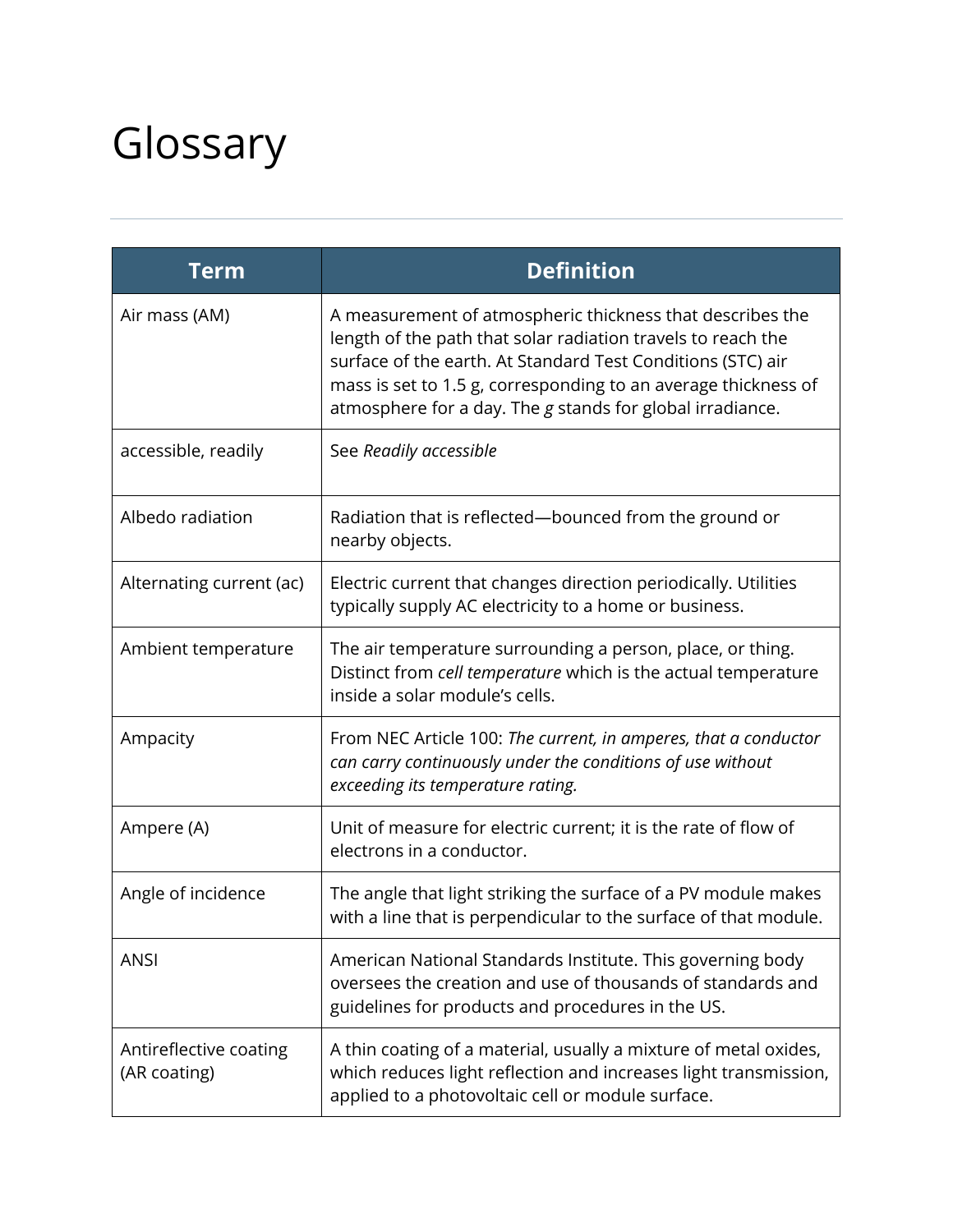| Array                                  | A group of electrically connected PV modules.                                                                                                                                                                                                                                          |
|----------------------------------------|----------------------------------------------------------------------------------------------------------------------------------------------------------------------------------------------------------------------------------------------------------------------------------------|
| Array current                          | The electrical current produced by a PV array when it is<br>exposed to sunlight and connected to a load. Measured in<br>amperes (amps), it is typically the sum of the current of<br>parallel series strings of PV modules that comprise an array.                                     |
| Array operating voltage                | The voltage produced by a PV array when it is exposed to<br>sunlight and connected to a load. Measured in volts, it is<br>typically the voltage of a single series string of PV modules.<br>Arrays are typically operated by inverters at their V <sub>MP</sub> .                      |
| Authority having<br>jurisdiction (AHJ) | From NEC Article 100: The organization, office, or individual<br>responsible for enforcing the requirements of a code or standard;<br>or for approving equipment, materials, an installation, or a<br>procedure.                                                                       |
| Azimuth                                | The azimuth angle of an array or roof surface is the direction<br>reading on a compass, corrected for magnetic declination,<br>when that compass is held in the direction in which the array<br>or roof surface is facing. Zero is north, 90° is east, 180° is<br>south, 270° is west. |
| Bypass diode                           | A diode connected in parallel with a group of cells within a PV<br>module for the purpose of providing an alternative path for<br>current in case of module shading or failure.                                                                                                        |
| Cell efficiency                        | The ratio of the electrical power actually produced by a<br>photovoltaic cell to the solar power striking the cell.                                                                                                                                                                    |
| Circuit breaker                        | From NEC Article 100: A device designed to open and close a<br>circuit by non-automatic means and to open the circuit<br>automatically on a predetermined overcurrent without damage to<br>itself when properly applied within its rating.                                             |
| Conductor (electrical)                 | Something that allows electricity to flow through it easily.<br>Water and most metals are good conductors. Conductors<br>allow electricity to flow through them because the electrons in<br>their atoms move very easily between atoms.                                                |
| Continuous duty                        | Operation of an electrical circuit servicing a substantially<br>constant load at maximum current for a minimum of three<br>hours.                                                                                                                                                      |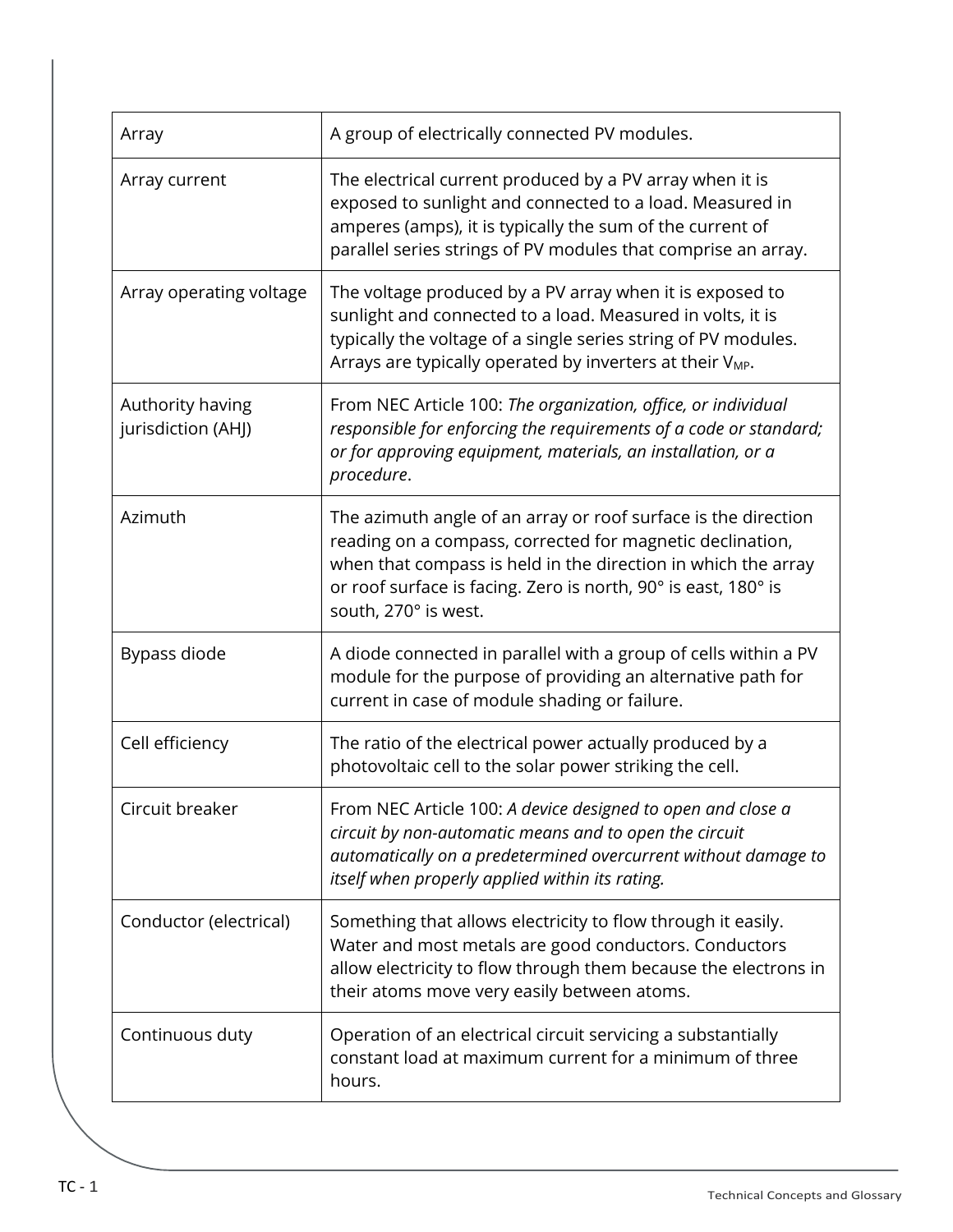| Converter                              | A device that converts an electrical circuit's voltage to another<br>voltage, usually to maximize power production.                                                                                                            |
|----------------------------------------|--------------------------------------------------------------------------------------------------------------------------------------------------------------------------------------------------------------------------------|
| Crystalline silicon (c-Si)             | A type of PV cell made from a single crystal or polycrystalline<br>slice of silicon. SunPower PV cells are made from crystalline<br>silicon. (Not to be confused with amorphous silicon [a-Si]).                               |
| Current                                | The rate of flow of electrons in a circuit. Measured in amps;<br>represented by A or I.                                                                                                                                        |
| Derate factor                          | A factor that allows for rating differences that result from final<br>conduit heights as well as variations in conduit routing and<br>thus is used to more accurately predict the output of a PV<br>system.                    |
| Diffuse radiation                      | Radiation from the sun after that radiation has scattered in the<br>atmosphere.                                                                                                                                                |
| Direct beam radiation                  | Radiation received directly from the sun with little or no<br>diffusion.                                                                                                                                                       |
| Direct current (dc)                    | Electric current that flows in one direction only. SunPower PV<br>modules produce direct current.                                                                                                                              |
| Disconnect                             | A device which can disconnect the flow of current in a circuit<br>from its source of power supply. A PV system has both an AC<br>and a DC disconnect.                                                                          |
| Efficiency                             | The ratio of output power (or energy) to input power (or<br>energy); expressed as a percentage. PV cells, modules, and<br>inverters all operate with varying levels of efficiency.                                             |
| Energy<br>(Wh or KWh)                  | Measured in watt-hours or kilowatt-hours, energy is an<br>amount that is determined by a rate of power (W) multiplied<br>the duration of time (T) that power is flowing,<br>or $E = P \times T$ .                              |
| Equipment grounding<br>conductor (EGC) | From NEC Article 100: The conductive path installed to connect<br>normally non-current-carrying metal parts of equipment together<br>and to the system grounded conductor or to the grounding<br>electrode conductor, or both. |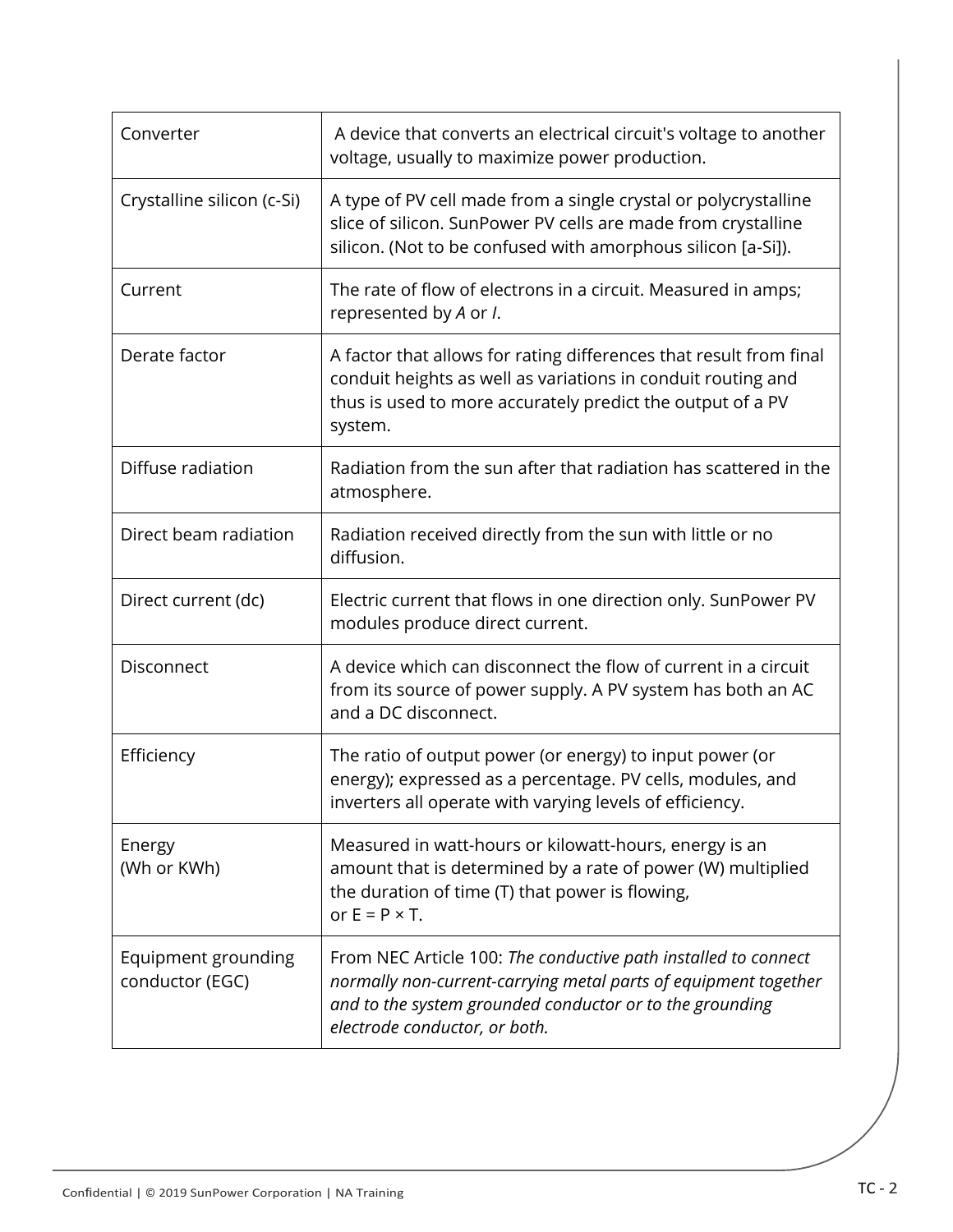| Exclusion area                             | An area adjacent to objects that are in proximity to a solar<br>array, in which none of the array's modules are to be placed (in<br>order to prevent shading that occurs in the exclusion area).                                                                                                                                             |
|--------------------------------------------|----------------------------------------------------------------------------------------------------------------------------------------------------------------------------------------------------------------------------------------------------------------------------------------------------------------------------------------------|
| Fixed-tilt array                           | An array installed such that its modules are positioned at a<br>fixed angle; as opposed to a tracking array that moves with the<br>sun during the day.                                                                                                                                                                                       |
| Frequency                                  | The number of repetitions of a complete waveform of<br>alternating current; expressed in Hertz (Hz).                                                                                                                                                                                                                                         |
| Fuse                                       | From NEC Article 100: An overcurrent protection device with a<br>circuit-opening fusible part that is heated and severed by the<br>passage of overcurrent through it.                                                                                                                                                                        |
| Grid                                       | A term often used to describe an electrical utility's<br>infrastructure and distribution network.                                                                                                                                                                                                                                            |
| Ground                                     | From NEC Article 100: The Earth.                                                                                                                                                                                                                                                                                                             |
| Ground-fault circuit<br>interrupter (GFCI) | From NEC Article 100: A device intended for the protection of<br>personnel that functions to de-energize a circuit or portion thereof<br>when a current to ground exceeds safe values.                                                                                                                                                       |
| Ground-fault protection<br>device (GFPD)   | From NEC Article 100: A device intended to provide protection of<br>equipment from damaging line-to-ground currents by operating to<br>cause a disconnecting means to open all ungrounded conductors<br>of the faulted circuit. This protection is provided at current levels<br>less than those required to protect conductors from damage. |
| Grounded                                   | From NEC Article 100: Connected (connecting) to ground or to<br>a conductive body that extends the ground connection.                                                                                                                                                                                                                        |
| Grounded conductor                         | An electrical conductor, AC or dc, which is bonded to ground,<br>typically at the inverter or point of interconnection.                                                                                                                                                                                                                      |
| Grounding electrode                        | A conducting object through which a direct connection to<br>earth is established. Common examples include driven rods,<br>concrete encased rods, and metallic water pipes.                                                                                                                                                                   |
| Grounding electrode<br>conductor (GEC)     | An electrical conductor that connects the grounding electrode<br>to the grounded conductor.                                                                                                                                                                                                                                                  |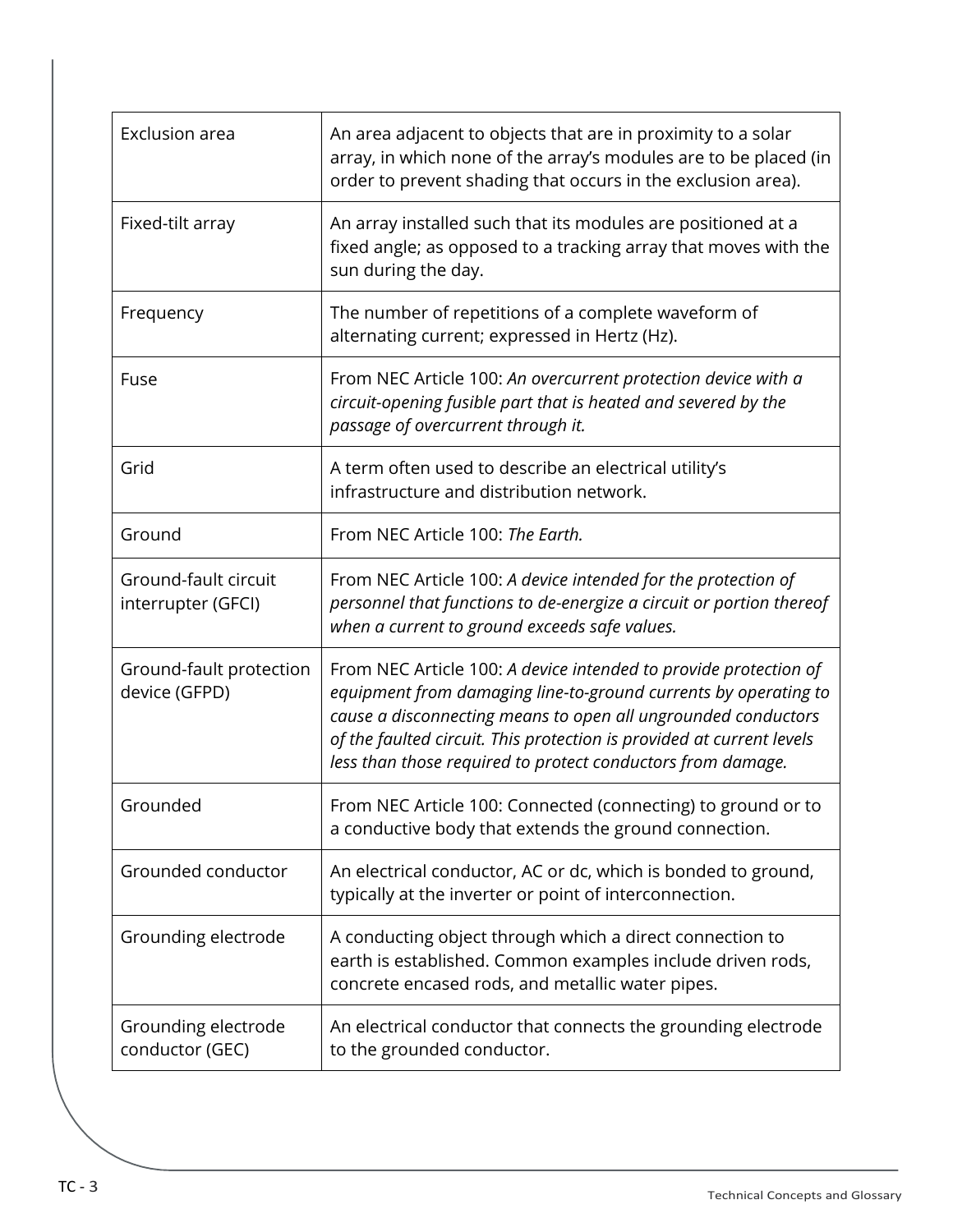| Insolation          | Now more commonly referred to as irradiation, this is the<br>amount of solar radiation incident on an area over time;<br>equivalent to energy and usually expressed in kilowatt-hours<br>per square meter (kWh/m <sup>2</sup> ). Insolation now more commonly<br>referred to as irradiation. |
|---------------------|----------------------------------------------------------------------------------------------------------------------------------------------------------------------------------------------------------------------------------------------------------------------------------------------|
| Inverter            | In a PV system, the inverter converts DC power from the PV<br>array to AC power compatible with the utility and AC loads;<br>also performs maximum power point tracking (MPPT) by<br>adjusting array voltage levels to achieve maximum power<br>output; and provides data for the end user.  |
| Inverter efficiency | The ratio of AC output power to DC input power of the<br>inverter.                                                                                                                                                                                                                           |
| Irradiance          | The rate of solar power incident on a surface; usually<br>expressed in kilowatts per square meter.<br>Irradiance multiplied by time equals irradiation (formerly<br>insolation).                                                                                                             |
| Irradiation         | The amount of solar energy that falls on a surface over time;<br>formerly insolation. This is the energy density of solar<br>radiation and is measured in units of kilowatt-hours per<br>square meter per day (kWh/m <sup>2</sup> /day).                                                     |
| IV curve            | The plot of the current versus voltage characteristics of a<br>photovoltaic cell, module, or array. Three important points on<br>the IV curve are the open-circuit voltage $V_{OC}$ , short-circuit<br>current $I_{SC}$ , and maximum power operating point ( $V_{MP}$ and $I_{MP}$ ).       |
| Kilowatt (kW)       | A unit of power; one thousand watts; often used to describe<br>the size of a PV array.                                                                                                                                                                                                       |
| Kilowatt-hour (kWh) | A unit of energy; one thousand watt-hours. Used to describe<br>the energy output of a PV system as well as the energy<br>demand of a household or business. Power multiplied by time<br>equals energy.                                                                                       |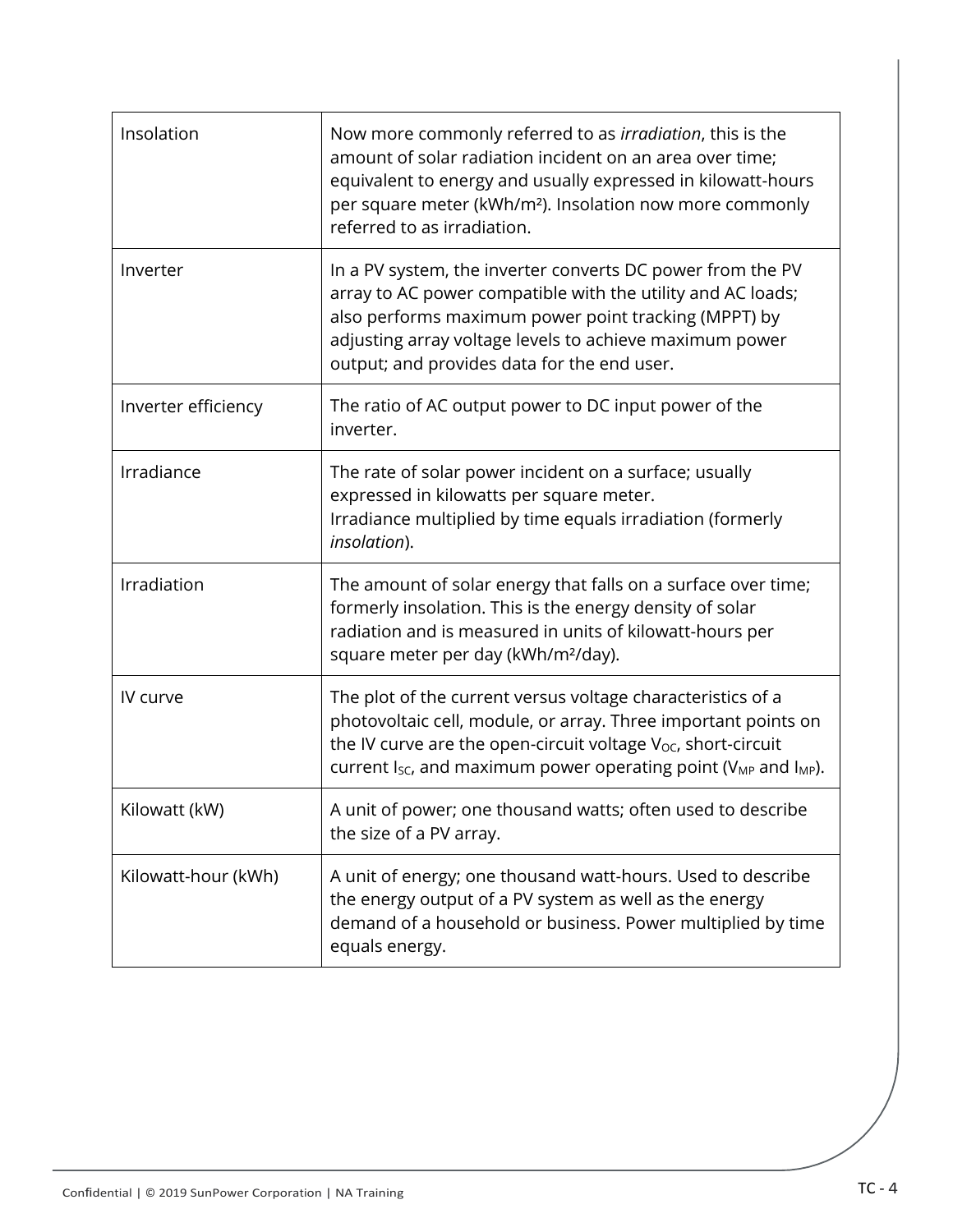| Listed                                      | From NEC Article 100: Equipment, materials, or services included<br>in a list published by an organization that is acceptable to the<br>authority having jurisdiction and concerned with the evaluation of<br>products or services, and whose listing states that the equipment,<br>material, or services meets appropriate standards or has been<br>tested and found suitable for a specified purpose. Examples<br>include Underwriters Laboratory (UL), Intertek-Edison Testing<br>Laboratory (ETL) and the Canadian Standards Association (CSA). |
|---------------------------------------------|-----------------------------------------------------------------------------------------------------------------------------------------------------------------------------------------------------------------------------------------------------------------------------------------------------------------------------------------------------------------------------------------------------------------------------------------------------------------------------------------------------------------------------------------------------|
| Load                                        | The amount of electric power used by a building, motor,<br>appliance, or other electrical device at any given time.                                                                                                                                                                                                                                                                                                                                                                                                                                 |
| Load current                                | The current required by a given electrical device; measured in<br>amps (A).                                                                                                                                                                                                                                                                                                                                                                                                                                                                         |
| Maximum power<br>current (I <sub>MP</sub> ) | The current at the point on an IV curve at which a PV cell,<br>module, series string, or array produces maximum power.                                                                                                                                                                                                                                                                                                                                                                                                                              |
| Maximum power point<br>(peak power point)   | The point on an I-V curve that represents the largest area<br>rectangle that can be drawn under the curve; the location of<br>the V <sub>MP</sub> and I <sub>MP</sub> . Operating a PV array at that voltage will<br>produce maximum power.                                                                                                                                                                                                                                                                                                         |
| Maximum power point<br>tracking             | Performed by the inverter, this is the operation of the array at<br>the peak power point of the array's IV curve where maximum<br>power is obtained.                                                                                                                                                                                                                                                                                                                                                                                                |
| Maximum power<br>voltage (V <sub>MP</sub> ) | The voltage at the point an IV curve at which at PV cell,<br>module, series string, or array produces maximum power.                                                                                                                                                                                                                                                                                                                                                                                                                                |
| Module                                      | An assembly of solar cells connected in series to give useful<br>voltage and encapsulated to protect the cells from the<br>environment.                                                                                                                                                                                                                                                                                                                                                                                                             |
| Module derate factor                        | A factor that lowers a given module type's power output to<br>account for field operating conditions such as dirt<br>accumulation or aging.                                                                                                                                                                                                                                                                                                                                                                                                         |
| Module efficiency                           | The ratio of the electrical energy produced by a photovoltaic<br>module to the solar energy striking the module surface area.                                                                                                                                                                                                                                                                                                                                                                                                                       |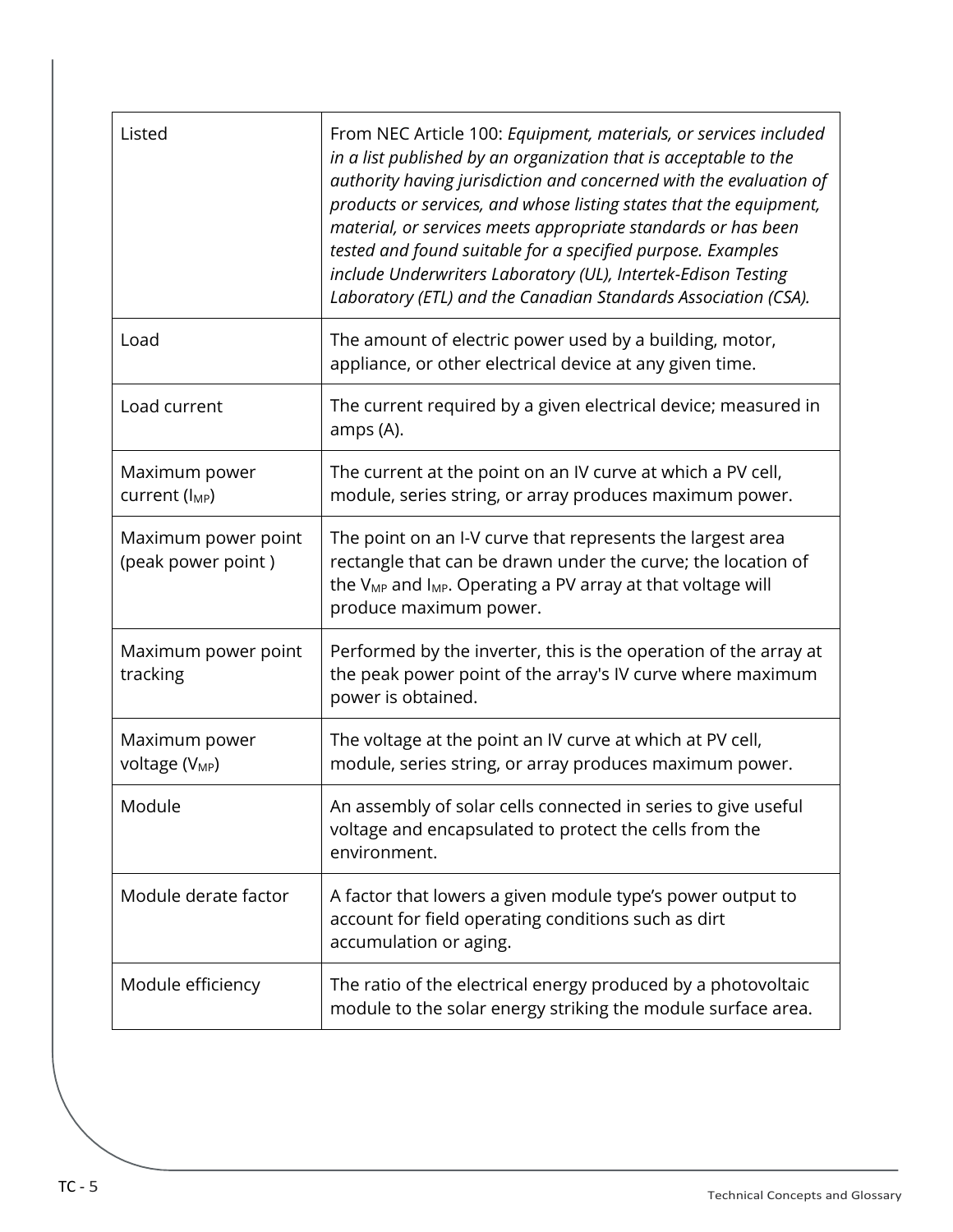| <b>NEC</b>                                  | The National Electrical Code; contains guidelines for all types<br>of electrical installations. The 1984 and later editions of the<br>NEC contain Article 690, "Solar Photovoltaic Systems" which<br>should be followed, along with all other articles, when<br>installing a PV system.                                                                       |
|---------------------------------------------|---------------------------------------------------------------------------------------------------------------------------------------------------------------------------------------------------------------------------------------------------------------------------------------------------------------------------------------------------------------|
| Negative conductor                          | The conductor in a DC circuit that carries a negative polarity.                                                                                                                                                                                                                                                                                               |
| <b>NEMA</b>                                 | National Electrical Manufacturers Association; sets standards<br>for some non-electronic products like equipment enclosures<br>and J-boxes. For example, NEMA ratings dictate the<br>environment in which an enclosure or box may be located.                                                                                                                 |
| Neutral conductor                           | The conductor in an AC circuit connected to the neutral point<br>of a system that is intended to carry current under normal<br>conditions.                                                                                                                                                                                                                    |
| Nominal voltage                             | A value assigned to a circuit or system to designate its voltage<br>class. Typical values are 120, 208, 240, 277, and 480.                                                                                                                                                                                                                                    |
| Normal operating cell<br>temperature (NOCT) | The measured temperature of solar cells inside a PV module<br>when operating under typical real-world operating conditions.<br>Defined as the cell temperature inside a module when<br>exposed to these defining conditions: 800 W/m <sup>2</sup> irradiance, 20°<br>C ambient temperature, average wind speed of 1 m/s, and<br>module in open-circuit state. |
| N-Type silicon                              | Silicon material that has been doped with a material that has<br>more outer electrons in its atomic structure than does silicon,<br>such as phosphorous. The free-charge carriers in this type of<br>silicon (electrons) carry a negative charge, thus the N.                                                                                                 |
| Ohm $(\Omega)$                              | The unit of electrical resistance. Electrical resistance is a<br>measure of the opposition to the flow of electricity through a<br>conductor.                                                                                                                                                                                                                 |
| Ohm's Law                                   | $V = I \times R$ ; Fundamental law of electricity that states voltage<br>equals current times resistance.                                                                                                                                                                                                                                                     |
| Open-circuit voltage<br>$(V_{OC})$          | The maximum voltage produced by an illuminated<br>photovoltaic cell, module, or array with no load connected.<br>This value will increase as the temperature of the PV material<br>decreases.                                                                                                                                                                 |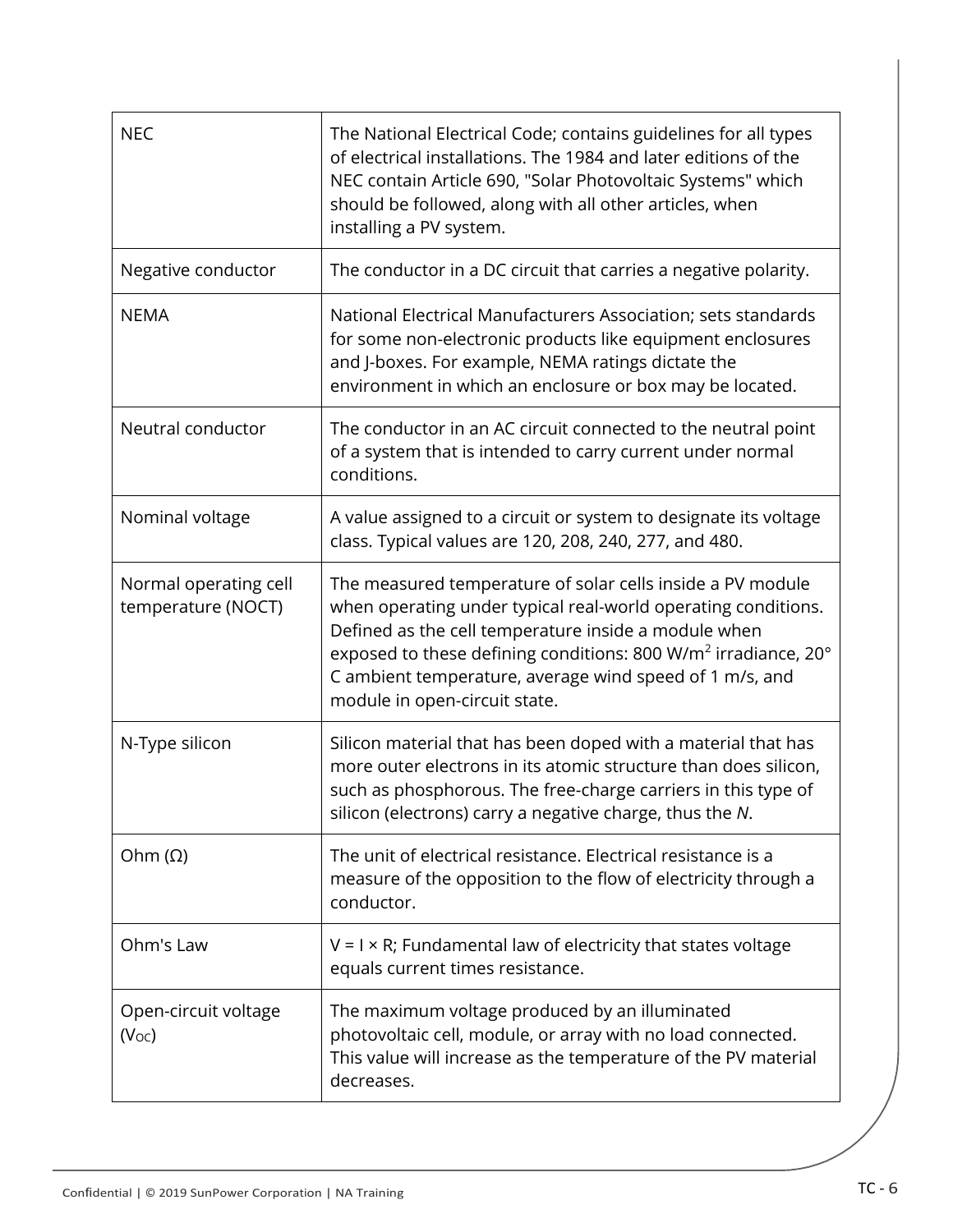| <b>OSHA</b>                             | Occupational Safety and Health Administration; provides<br>protection to workers by enforcing safety standards; exists at<br>both the federal and state level.                                                                                                                                                                                           |
|-----------------------------------------|----------------------------------------------------------------------------------------------------------------------------------------------------------------------------------------------------------------------------------------------------------------------------------------------------------------------------------------------------------|
| Overcurrent                             | Any current in excess of the rated current of equipment or the<br>ampacity of a conductor. A state of overcurrent may result<br>from overload, short circuit, or ground fault.                                                                                                                                                                           |
| Overcurrent protection<br>device (OCPD) | From NEC Article 100: A device that provides overcurrent<br>protection for conductors and equipment by opening the<br>circuit if the current reaches a value that will cause an<br>excessive or dangerous temperature in conductors or<br>conductor insulation. Examples include fuses and circuit<br>breakers.                                          |
| Parallel connection                     | The opposite of series connection, this wiring configuration is<br>used to increase current (amperage). Parallel wiring is positive<br>to positive (+ to +) and negative to negative (- to -).                                                                                                                                                           |
| Peak load                               | The maximum load demand of a system or building.                                                                                                                                                                                                                                                                                                         |
| Peak sun hours                          | The equivalent number of hours per day when solar irradiance<br>averages 1,000 W/m <sup>2</sup> . For example, six peak sun hours means<br>that the energy received during total daylight hours equals the<br>energy that would have been received had the irradiance been<br>1,000 W/m <sup>2</sup> for six continuous hours.                           |
| Photon                                  | The particle unit of light. A PV cells captures the energy<br>inherent in photons from the sun and converts it to electricity.                                                                                                                                                                                                                           |
| Photovoltaic cell                       | A device composed of specially prepared semiconductor<br>material and having the capacity to convert incident solar<br>energy directly into electrical energy.                                                                                                                                                                                           |
| Photovoltaic Effect                     | The phenomenon that occurs when photons knock electrons<br>loose from the atoms they strike. When this property of light is<br>combined with the properties of semiconductors, electrons<br>flow in one direction across a junction, setting up a voltage.<br>With the addition of circuitry, current will flow and electric<br>power will be available. |
| Positive conductor                      | The conductor in a DC circuit that carries positive polarity.                                                                                                                                                                                                                                                                                            |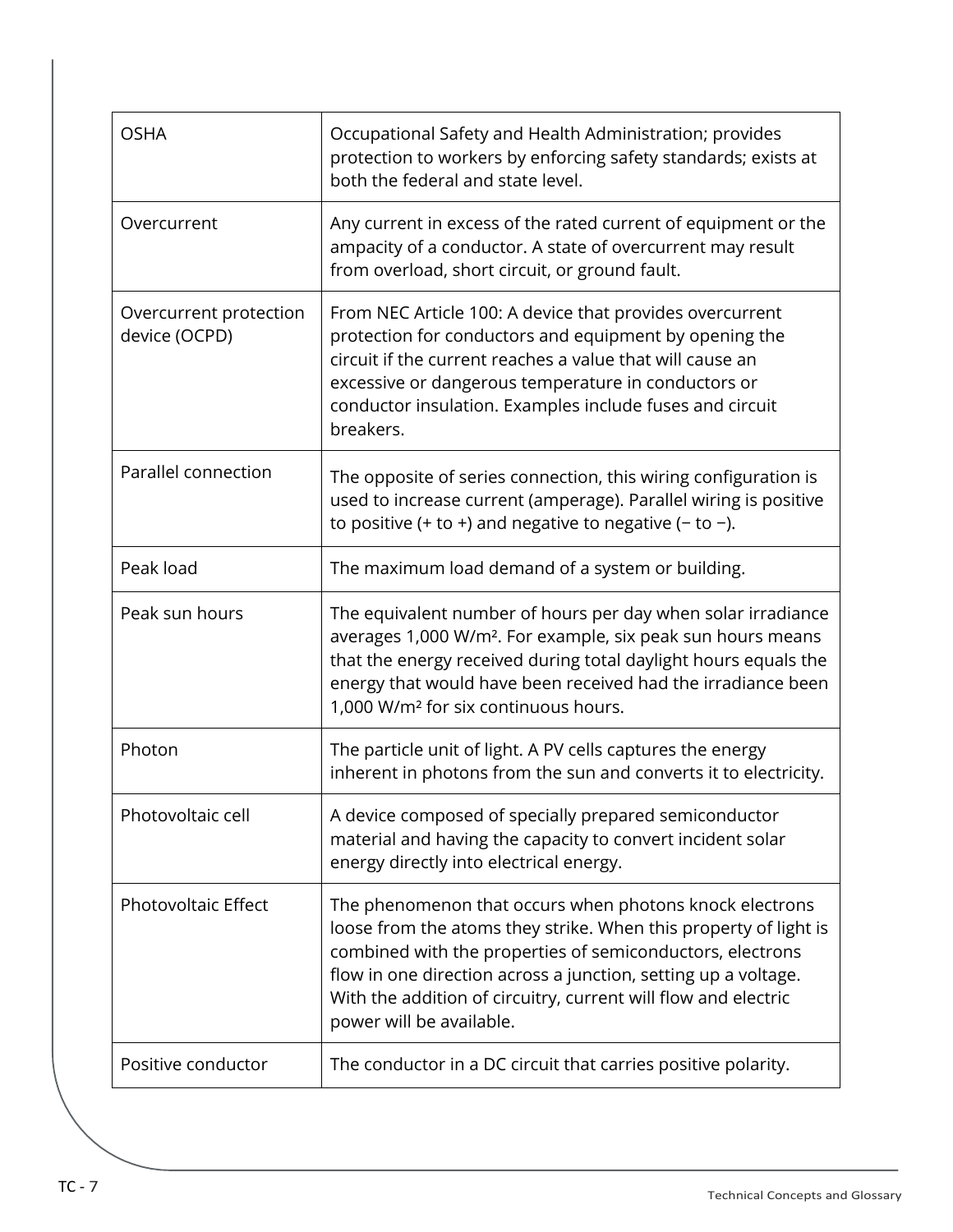| Power (W or kW)               | Power is the rate of using energy to do work. Measured by<br>watts or kilowatts, power is a rate determined by the amount<br>of current (I) times the voltage (V) level at a given point in time,<br>or $P =   \times V$ .                   |
|-------------------------------|----------------------------------------------------------------------------------------------------------------------------------------------------------------------------------------------------------------------------------------------|
| Power factor (PF)             | The ratio of real power (watts) to apparent power (volt-amps)<br>in an AC circuit. Power factors of less than 1.0 occur when AC<br>current and voltage waveforms are out of sync with each<br>other.                                         |
| P-type silicon                | Silicon material that has been doped with a material, such as<br>boron, that has fewer outer electrons in its atomic structure<br>than does silicon. The free charge carriers in this type of silicon<br>have a positive charge, thus the P. |
| Readily accessible            | From NEC Article 100: Capable of being reached quickly without<br>requiring a person to climb over or remove obstacles or to resort<br>to portable (temporary) ladders, or other tools to gain access.                                       |
| Resistance                    | Electrical resistance is a measure of the opposition to the flow<br>of electricity through a conductor. Measured in ohms $(\Omega)$ .                                                                                                        |
| <b>RMS</b>                    | Root mean squared; a method for calculating the effective<br>average value of AC current or voltage; square root of the<br>mean (average) of the squares of values over time.                                                                |
| Semiconductor                 | An element, such as silicon, which has a crystalline structure<br>that will allow current to flow under certain conditions.<br>Semiconductors are usually less conductive than metals, but<br>more conductive than an insulator.             |
| Series connection             | A wiring configuration used to increase voltage. Series wiring is<br>positive to negative (+ to -) or negative to positive (- to +). See<br>Also parallel connection.                                                                        |
| Series string                 | A collection of PV modules that are electrically connected<br>together in series to increase the voltage to a useable amount.<br>An array is made up of one or more strings of modules.                                                      |
| Short circuit current $(ISC)$ | The maximum current produced by a PV cell, module, string,<br>or array under specific conditions. The positive and negative<br>terminals are connected directly together with no resistance.                                                 |